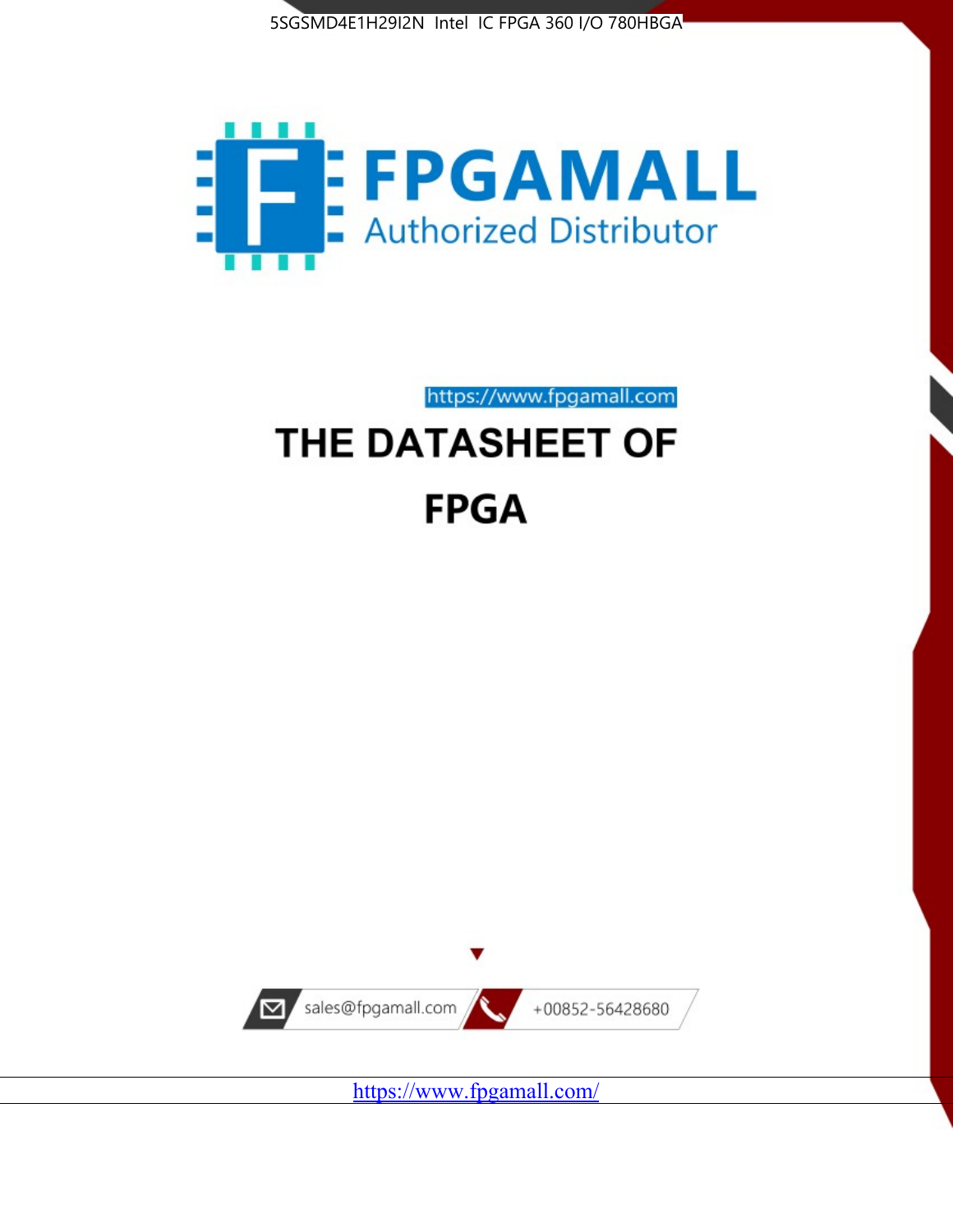# **Stratix V Device Overview**

**SV51001 [Subscribe](https://www.altera.com/servlets/subscriptions/alert?id=SV51001) [Send Feedback](mailto:FPGAtechdocfeedback@intel.com?subject=Feedback%20on%20(SV51001%202020.06.15)%20Stratix%20V%20Device%20Overview&body=We%20appreciate%20your%20feedback.%20In%20your%20comments,%20also%20specify%20the%20page%20number%20or%20paragraph.%20Thank%20you.)** 

Altera's 28-nm Stratix® V FPGAs include innovations such as an enhanced core architecture, integrated transceivers up to 28.05 gigabits per second (Gbps), and a unique array of integrated hard intellectual property (IP) blocks.

With these innovations, Stratix V FPGAs deliver a new class of application-targeted devices optimized for:

- Bandwidth-centric applications and protocols, including PCI Express® (PCIe®) Gen3
- Data-intensive applications for 40G/100G and beyond
- High-performance, high-precision digital signal processing (DSP) applications

Stratix V devices are available in four variants (GT, GX, GS, and E), each targeted for a different set of applications. For higher volume production, you can prototype with Stratix V FPGAs and use the low-risk, low-cost path to HardCopy® V ASICs.

#### **Related Information**

2020.06.15

#### **[Stratix V Device Handbook: Known Issues](http://www.altera.com/support/kdb/solutions/rd08242010_83.html)**

Lists the planned updates to the *Stratix V Device Handbook* chapters.

### **Stratix V Family Variants**

The Stratix V device family contains the GT, GX, GS, and E variants.

**Stratix V GT** devices, with both 28.05-Gbps and 12.5-Gbps transceivers, are optimized for applications that require ultra-high bandwidth and performance in areas such as 40G/100G/400G optical communica‐ tions systems and optical test systems. 28.05-Gbps and 12.5-Gbps transceivers are also known as GT and GX channels, respectively.

**Stratix V GX** devices offer up to 66 integrated transceivers with 14.1-Gbps data rate capability. These transceivers also support backplane and optical interface applications. These devices are optimized for high-performance, high-bandwidth applications such as 40G/100G optical transport, packet processing, and traffic management found in wireline, military communications, and network test equipment markets.

**Stratix V GS** devices have an abundance of variable precision DSP blocks, supporting up to 3,926 18x18 or 1,963 27x27 multipliers. In addition, Stratix V GS devices offer integrated transceivers with 14.1-Gbps data rate capability. These transceivers also support backplane and optical interface applications. These devices are optimized for transceiver-based DSP-centric applications found in wireline, military, broadcast, and high-performance computing markets.

**Stratix V E** devices offer the highest logic density within the Stratix V family with nearly one million logic elements (LEs) in the largest device. These devices are optimized for applications such as ASIC and system emulation, diagnostic imaging, and instrumentation.

**[ISO](http://www.altera.com/support/devices/reliability/certifications/rel-certifications.html) [9001:2015](http://www.altera.com/support/devices/reliability/certifications/rel-certifications.html) [Registered](http://www.altera.com/support/devices/reliability/certifications/rel-certifications.html)**



\*Other names and brands may be claimed as the property of others.

Intel Corporation. All rights reserved. Intel, the Intel logo, Altera, Arria, Cyclone, Enpirion, MAX, Nios, Quartus and Stratix words and logos are trademarks of Intel Corporation or its subsidiaries in the U.S. and/or other countries. Intel warrants performance of its FPGA and semiconductor products to current specifications in accordance with Intel's standard warranty, but reserves the right to make changes to any products and services at any time without notice. Intel assumes no responsibility or liability arising out of the application or use of any information, product, or service described herein except as expressly agreed to in writing by Intel. Intel customers are advised to obtain the latest version of device specifications before relying on any published information and before placing orders for products or services.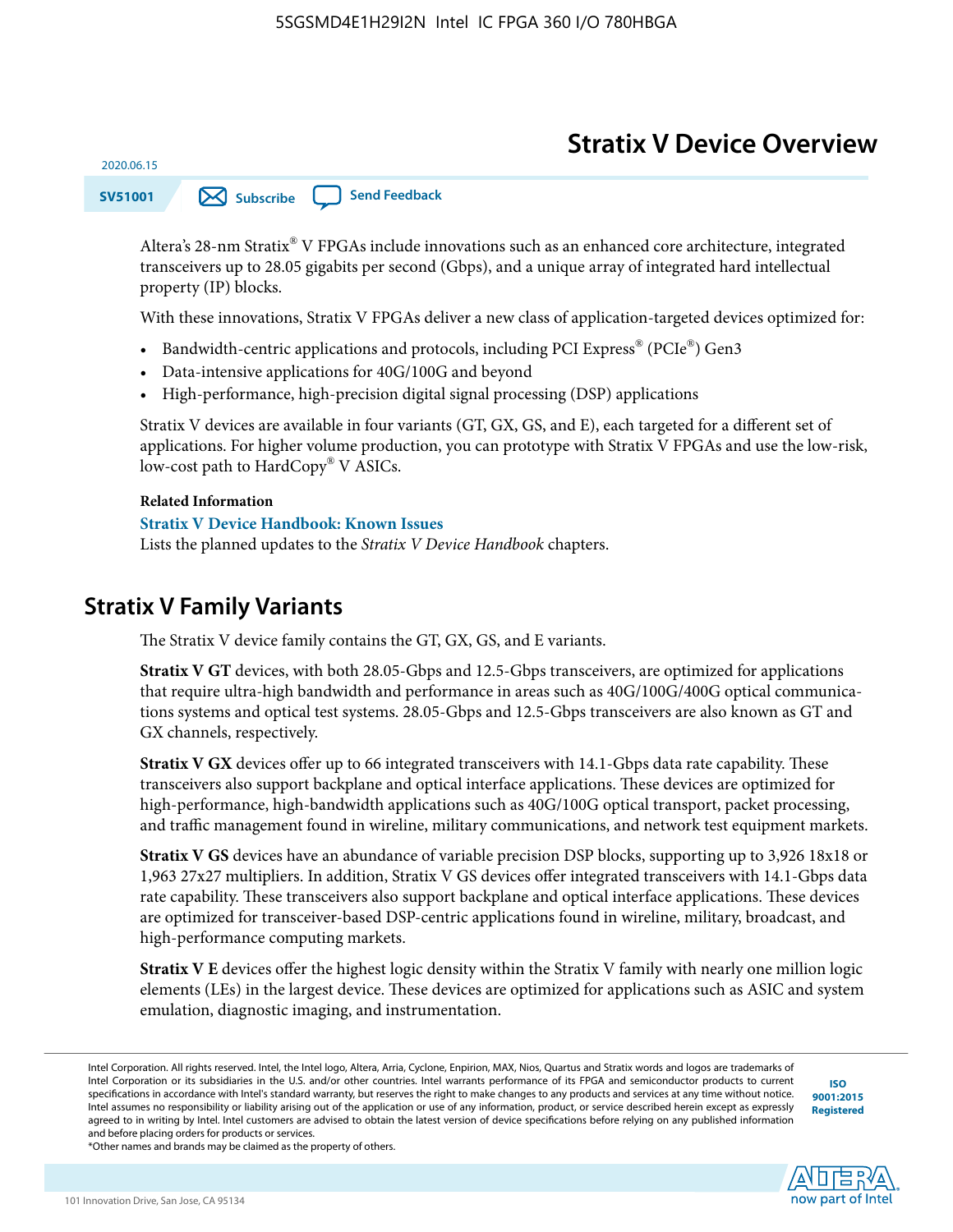#### **2 Stratix V Features Summary**

Common to all Stratix V family variants are a rich set of high-performance building blocks, including a redesigned adaptive logic module (ALM), 20 Kbit (M20K) embedded memory blocks, variable precision DSP blocks, and fractional phase-locked loops (PLLs). All of these building blocks are interconnected by Altera's superior multi-track routing architecture and comprehensive fabric clocking network.

Also common to Stratix V devices is the new Embedded HardCopy Block, which is a customizable hard IP block that leverages Altera's unique HardCopy ASIC capabilities. The Embedded HardCopy Block in Stratix V FPGAs is used to harden IP instantiation of PCIe Gen3, Gen2, and Gen1.

### **Stratix V Features Summary**

#### **Table 1: Summary of Features for Stratix V Devices**

| <b>Feature</b>                   | <b>Description</b>                                                                                                                                                                                                                                                                                                                                                                                                         |
|----------------------------------|----------------------------------------------------------------------------------------------------------------------------------------------------------------------------------------------------------------------------------------------------------------------------------------------------------------------------------------------------------------------------------------------------------------------------|
| Technology                       | 28-nm TSMC process technology<br>0.85-V or 0.9-V core voltage                                                                                                                                                                                                                                                                                                                                                              |
| Low-power serial<br>transceivers | 28.05-Gbps transceivers on Stratix V GT devices<br>$\bullet$<br>Electronic dispersion compensation (EDC) for XFP, SFP+, QSFP, CFP<br>optical module support<br>Adaptive linear and decision feedback equalization<br>$\bullet$<br>Transmitter pre-emphasis and de-emphasis<br>Dynamic reconfiguration of individual channels<br>$\bullet$<br>On-chip instrumentation (EyeQ non-intrusive data eye monitoring)<br>$\bullet$ |
| Backplane capability             | 600-Megabits per second (Mbps) to 12.5-Gbps data rate capability<br>$\bullet$                                                                                                                                                                                                                                                                                                                                              |
| General-purpose I/Os<br>(GPIOs)  | 1.6-Gbps LVDS<br>1,066-MHz external memory interface<br>$\bullet$<br>On-chip termination (OCT)<br>$\bullet$<br>1.2-V to 3.3-V interfacing for all Stratix V devices                                                                                                                                                                                                                                                        |
| Embedded HardCopy<br>Block       | PCIe Gen3, Gen2, and Gen1 complete protocol stack, x1/x2/x4/x8 end<br>$\bullet$<br>point and root port                                                                                                                                                                                                                                                                                                                     |
| Embedded transceiver<br>hard IP  | Interlaken physical coding sublayer (PCS)<br>$\bullet$<br>Gigabit Ethernet (GbE) and XAUI PCS<br>$\bullet$<br>10G Ethernet PCS<br>Serial RapidIO® (SRIO) PCS<br>$\bullet$<br>Common Public Radio Interface (CPRI) PCS<br>$\bullet$<br>Gigabit Passive Optical Networking (GPON) PCS<br>$\bullet$                                                                                                                           |
| Power management                 | Programmable Power Technology<br>$\bullet$<br>Quartus II integrated PowerPlay Power Analysis<br>$\bullet$                                                                                                                                                                                                                                                                                                                  |

**Altera Corporation** 

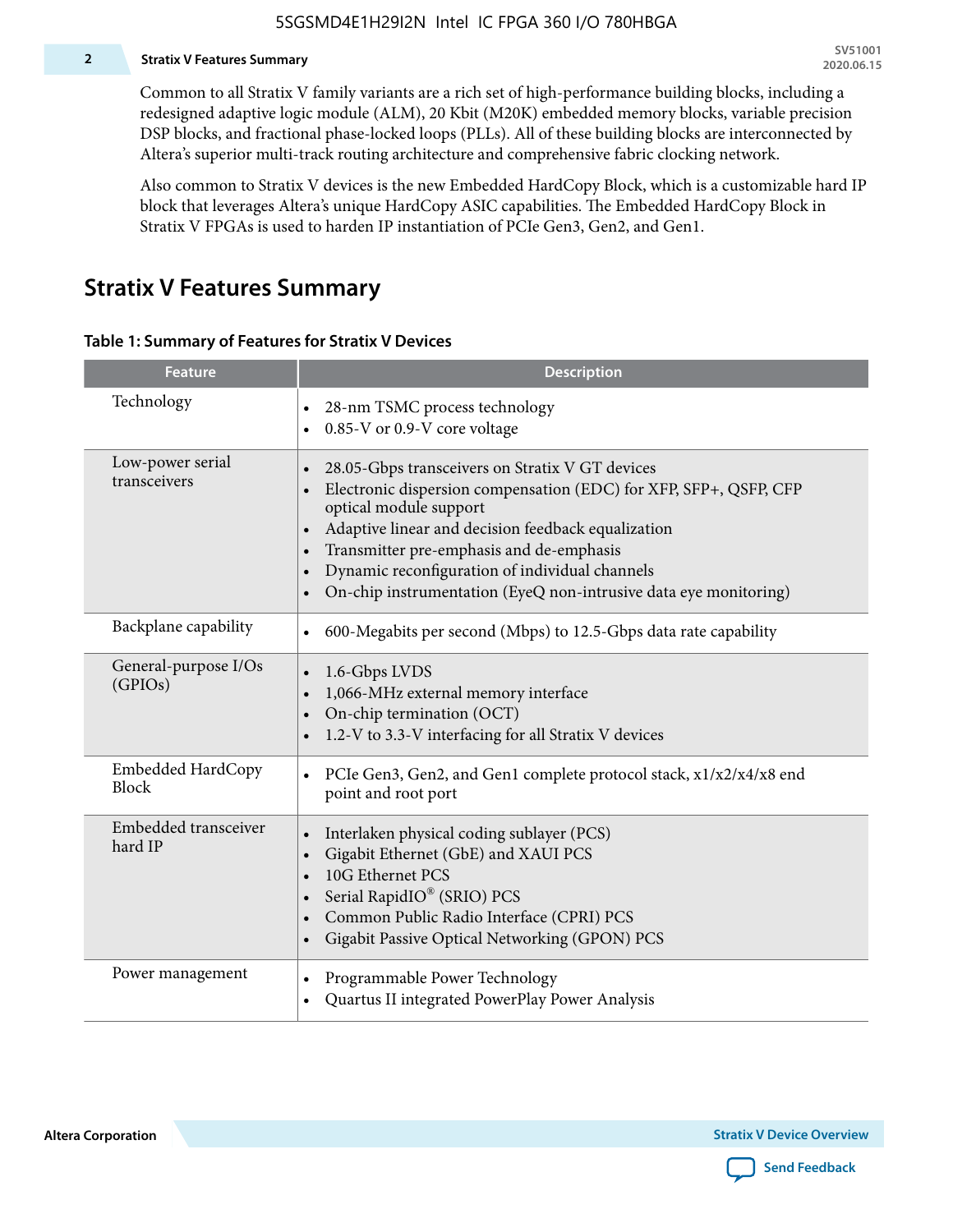| <b>Feature</b>                   | <b>Description</b>                                                                                                                                                                                                                                                                                                                                                                                                                                                   |
|----------------------------------|----------------------------------------------------------------------------------------------------------------------------------------------------------------------------------------------------------------------------------------------------------------------------------------------------------------------------------------------------------------------------------------------------------------------------------------------------------------------|
| High-performance core<br>fabric  | Enhanced ALM with four registers<br>Improved routing architecture reduces congestion and improves compile<br>times                                                                                                                                                                                                                                                                                                                                                   |
| Embedded memory<br>blocks        | M20K: 20-Kbit with hard error correction code (ECC)<br>$\bullet$<br>MLAB: 640-bit<br>$\bullet$                                                                                                                                                                                                                                                                                                                                                                       |
| Variable precision DSP<br>blocks | Up to 600 MHz performance<br>$\bullet$<br>Natively support signal processing with precision ranging from 9x9 up to<br>$\bullet$<br>54x54<br>New native 27x27 multiply mode<br>$\bullet$<br>64-bit accumulator and cascade for systolic finite impulse responses (FIRs)<br>$\bullet$<br>Embedded internal coefficient memory<br>$\bullet$<br>Pre-adder/subtractor improves efficiency<br>$\bullet$<br>Increased number of outputs allows more independent multipliers |
| <b>Fractional PLLs</b>           | Fractional mode with third-order delta-sigma modulation<br>Integer mode<br>$\bullet$<br>Precision clock synthesis, clock delay compensation, and zero delay buffer<br>$\bullet$<br>(ZDB)                                                                                                                                                                                                                                                                             |
| Clock networks                   | 800-MHz fabric clocking<br>$\bullet$<br>Global, quadrant, and peripheral clock networks<br>$\bullet$<br>Unused clock networks can be powered down to reduce dynamic power<br>$\bullet$                                                                                                                                                                                                                                                                               |
| Device configuration             | Serial and parallel flash interface<br>$\bullet$<br>Enhanced advanced encryption standard (AES) design security features<br>$\bullet$<br>Tamper protection<br>$\bullet$<br>Partial and dynamic reconfiguration<br>$\bullet$<br>Configuration via Protocol (CvP)                                                                                                                                                                                                      |
| High-performance<br>packaging    | Multiple device densities with identical package footprints enables seamless<br>$\bullet$<br>migration between different FPGA densities<br>FBGA packaging with on-package decoupling capacitors<br>$\bullet$<br>Lead and RoHS-compliant lead-free options<br>$\bullet$                                                                                                                                                                                               |
| HardCopy V migration             |                                                                                                                                                                                                                                                                                                                                                                                                                                                                      |

# **Stratix V Family Plan**

The following tables list the features of the different Stratix V devices.

The information in this section is correct at the time of publication. For the latest information and to get more details, refer to the Altera Product Selector.

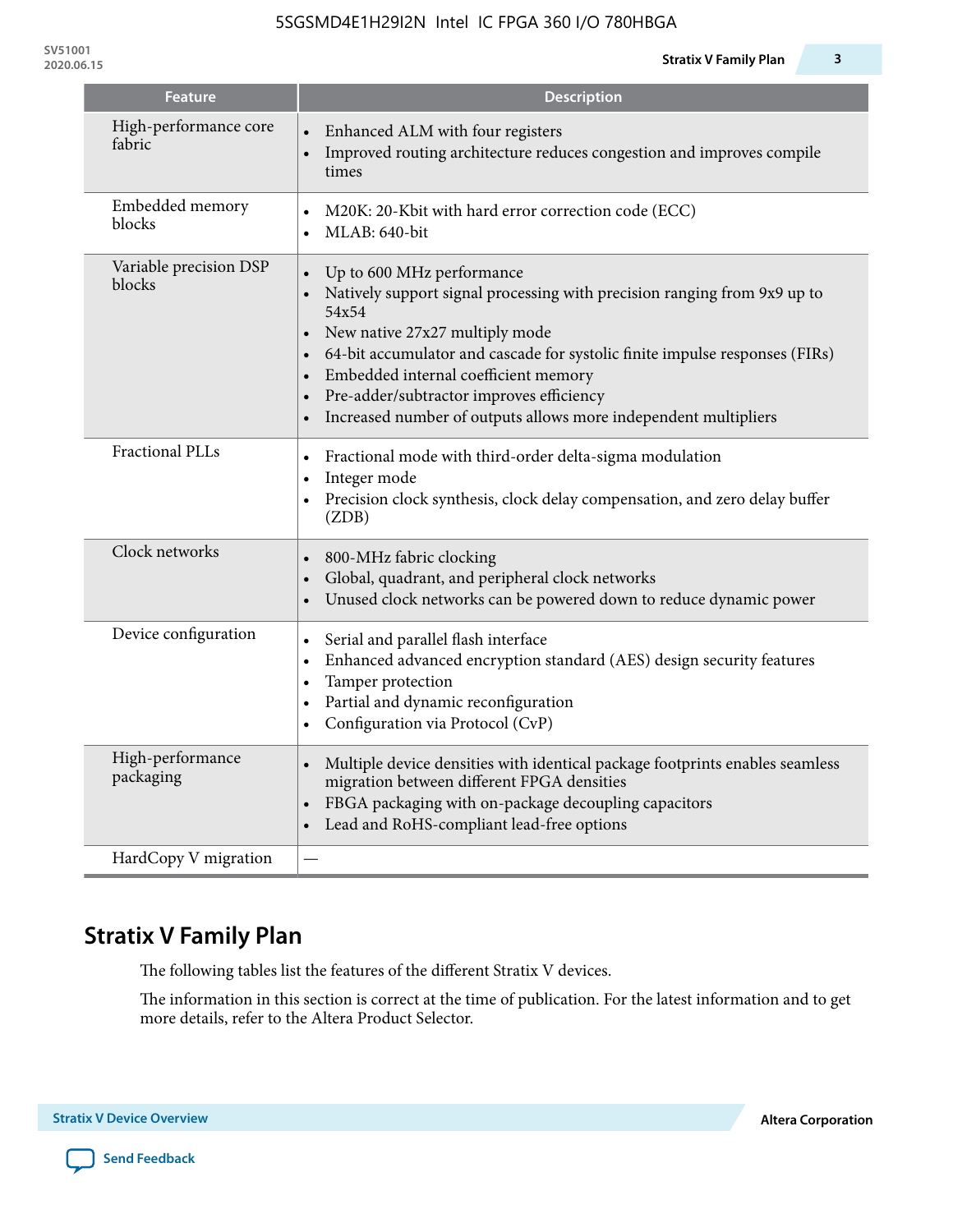### **Table 2: Stratix V GT Device Features**

| <b>Feature</b>                                                            | 5SGTC5         | 5SGTC7         |  |  |  |  |  |  |  |
|---------------------------------------------------------------------------|----------------|----------------|--|--|--|--|--|--|--|
| Logic Elements (K)                                                        | 425            | 622            |  |  |  |  |  |  |  |
| ALMs                                                                      | 160,400        | 234,720        |  |  |  |  |  |  |  |
| Registers (K)                                                             | 642            | 939            |  |  |  |  |  |  |  |
| 28.05/12.5-Gbps Transceivers                                              | 4/32           | 4/32           |  |  |  |  |  |  |  |
| PCIe hard IP Blocks                                                       | $\mathbf{1}$   | $\mathbf{1}$   |  |  |  |  |  |  |  |
| <b>Fractional PLLs</b>                                                    | 28             | 28             |  |  |  |  |  |  |  |
| M20K Memory Blocks                                                        | 2,304          | 2,560          |  |  |  |  |  |  |  |
| M20K Memory (MBits)                                                       | 45             | 50             |  |  |  |  |  |  |  |
| Variable Precision Multipliers (18x18)                                    | 512            | 512            |  |  |  |  |  |  |  |
| Variable Precision Multipliers (27x27)                                    | 256            | 256            |  |  |  |  |  |  |  |
| DDR3 SDRAM x72 DIMM Interfaces                                            | $\overline{4}$ | $\overline{4}$ |  |  |  |  |  |  |  |
| User I/Os <sup>(1)</sup> , Full-Duplex LVDS, 28.05/12.5-Gbps Transceivers |                |                |  |  |  |  |  |  |  |
| Package <sup>(2)(3)</sup>                                                 | 5SGTC5         | 5SGTC7         |  |  |  |  |  |  |  |
| KF40-F1517 <sup>(4)</sup><br>$(40$ mm $)$                                 | 600, 150, 36   | 600, 150, 36   |  |  |  |  |  |  |  |

**Altera Corporation** 



<sup>(1)</sup> The number of GPIOs does not include transceiver I/Os. In the Quartus II software, the number of user I/Os includes transceiver I/Os.

 $^{(2)}$  Packages are flipchip ball grid array (1.0-mm pitch).

<sup>(3)</sup> Each package row offers pin migration (common board footprint) for all devices in the row.

<sup>(4)</sup> Migration between select Stratix V GT devices and Stratix V GX devices is available. For more information, refer to **Table 6** and to *AN 644: Migration Between Stratix V GX and Stratix V GT Devices*.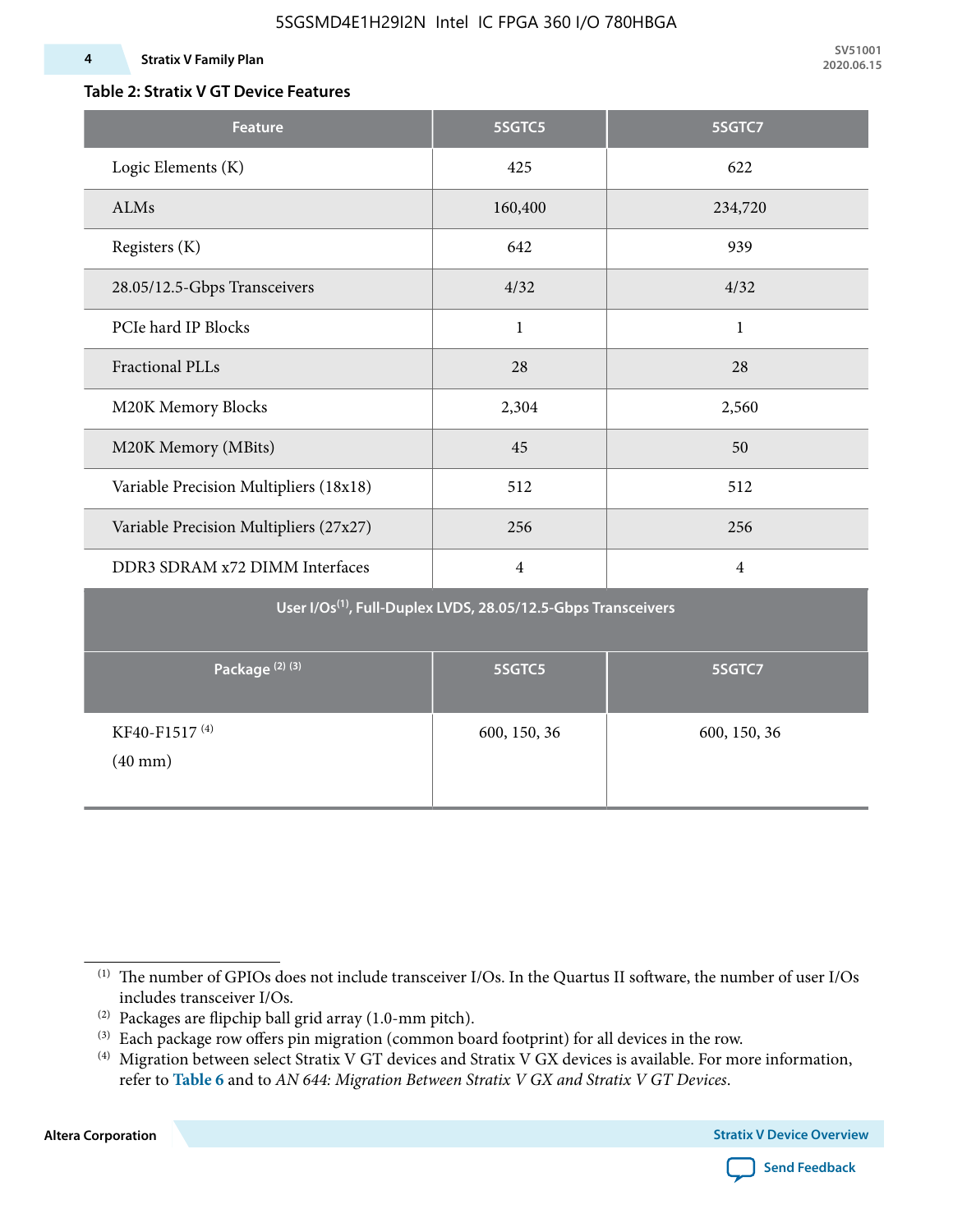#### **Table 3: Stratix V GX Device Features**

| <b>Features</b>                                       | 5SGXA<br>3       | 5SGXA<br>4  | 5SGXA<br>5                 | 5SGXA<br>7                 | 5SGXA<br>9                 | 5SGXA<br>B                 | 5SGXB<br>5     | 5SGXB<br>$6\phantom{1}6$ | 5SGXB<br>9     | 5SGXBB         |
|-------------------------------------------------------|------------------|-------------|----------------------------|----------------------------|----------------------------|----------------------------|----------------|--------------------------|----------------|----------------|
| Logic<br>Elements<br>(K)                              | 340              | 420         | 490                        | 622                        | 840                        | 952                        | 490            | 597                      | 840            | 952            |
| ALMs                                                  | 128,300          | 158,500     | 185,000                    | 234,720                    | 317,000                    | 359,200                    | 185,000        | 225,400                  | 317,000        | 359,200        |
| Registers<br>(K)                                      | 513              | 634         | 740                        | 939                        | 1,268                      | 1,437                      | 740            | 902                      | 1,268          | 1,437          |
| 14.1-Gbps<br>Transceive<br>rs                         | 12, 24,<br>or 36 | 24 or<br>36 | 24, 36,<br>or 48           | 24, 36,<br>or 48           | 36 or<br>48                | 36 or<br>48                | 66             | 66                       | 66             | 66             |
| PCIe hard<br>IP Blocks                                | 1 or 2           | 1 or 2      | 1, 2, 0r<br>$\overline{4}$ | 1, 2, 0r<br>$\overline{4}$ | 1, 2, or<br>$\overline{4}$ | 1, 2, 0r<br>$\overline{4}$ | 1 or 4         | 1 or 4                   | 1 or 4         | 1 or 4         |
| Fractional<br>PLLs                                    | $20^{(5)}$       | 24          | 28                         | 28                         | 28                         | 28                         | 24             | 24                       | 32             | 32             |
| M20K<br>Memory<br>Blocks                              | 957              | 1,900       | 2,304                      | 2,560                      | 2,640                      | 2,640                      | 2,100          | 2,660                    | 2,640          | 2,640          |
| M20K<br>Memory<br>(MBits)                             | 19               | 37          | 45                         | 50                         | 52                         | 52                         | 41             | 52                       | 52             | 52             |
| Variable<br>Precision<br>Multipliers<br>(18x18)       | 512              | 512         | 512                        | 512                        | 704                        | 704                        | 798            | 798                      | 704            | 704            |
| Variable<br>Precision<br>Multipliers<br>(27x27)       | 256              | 256         | 256                        | 256                        | 352                        | 352                        | 399            | 399                      | 352            | 352            |
| DDR3<br><b>SDRAM</b><br>x72 DIMM<br>Interfaces<br>(6) | 6                | 6           | 6                          | 6                          | 6                          | 6                          | $\overline{4}$ | $\overline{4}$           | $\overline{4}$ | $\overline{4}$ |

 $^{\left(5\right)}$  The F1517 package contains 24 PLLs. The other packages with this device contain 20 PLLs.

(6) These are the maximum number of x72 interfaces available. The actual number of interfaces depends on the device package.

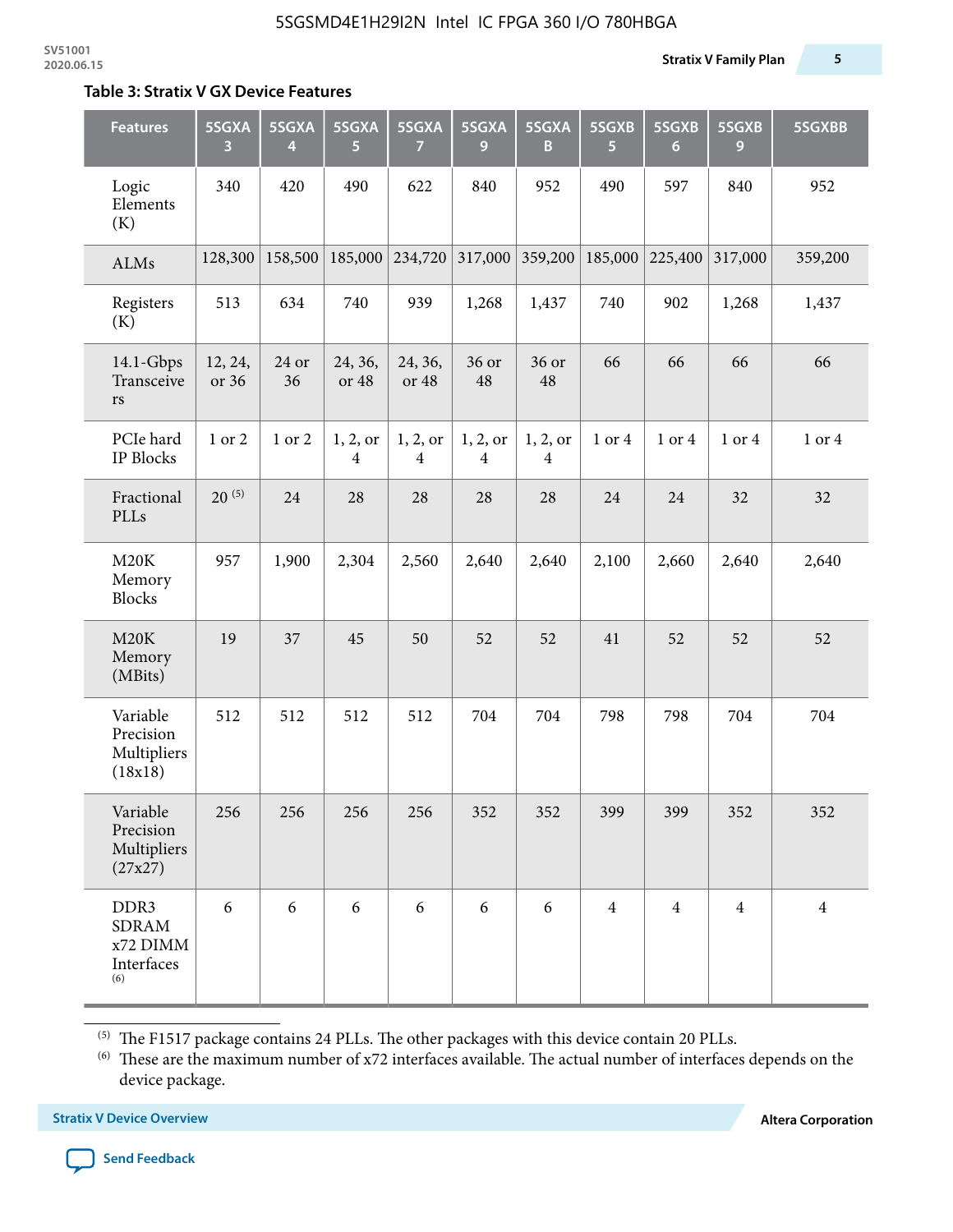#### **6 Stratix V Family Plan**

| User I/Os <sup>(1)</sup> , Full-Duplex LVDS, 14.1-Gbps Transceivers                  |                             |                          |                 |                 |                                 |                                 |                |                |        |        |
|--------------------------------------------------------------------------------------|-----------------------------|--------------------------|-----------------|-----------------|---------------------------------|---------------------------------|----------------|----------------|--------|--------|
| Package <sup>(2)(3)</sup><br>$(7)$ (8)                                               | 5SGXA3                      | 5SGXA4   5SGXA5   5SGXA7 |                 |                 | 5SGXA9                          | 5SGXA<br>B                      | 5SGXB5         | 5SGXB6         | 5SGXB9 | 5SGXBB |
| EH29-<br>H780<br>$(33$ mm $)$                                                        | 360, 90,<br>$12^{\text{H}}$ |                          |                 |                 |                                 |                                 |                |                |        |        |
| HF35-<br>$F1152^{(9)}$<br>$(35$ mm $)$                                               | 432,<br>108, 24             | 552,<br>138, 24          | 552,<br>138, 24 | 552,<br>138, 24 |                                 |                                 |                |                |        |        |
| KF35-<br>F1152<br>$(35$ mm $)$                                                       | 432,<br>108, 36             | 432,<br>108, 36          | 432,<br>108, 36 | 432,<br>108, 36 |                                 |                                 |                |                |        |        |
| KF40-<br>F1517<br>$(40$ mm $)$<br>KH40-<br>H1517 <sup>(9)</sup><br>$(45 \text{ mm})$ | 696,<br>174, 36             | 696,<br>174, 36          | 696,<br>174, 36 | 696,<br>174, 36 | 696,<br>174,<br>36 <sup>H</sup> | 696,<br>174,<br>36 <sup>H</sup> |                |                |        |        |
| NF40-<br>F1517 <sup>(4)</sup><br>$(40$ mm $)$                                        |                             |                          | 600,<br>150, 48 | 600,<br>150, 48 |                                 |                                 |                |                |        |        |
| RF40-<br>F1517<br>$(40$ mm $)$                                                       |                             |                          |                 |                 |                                 |                                 | 432,<br>108,66 | 432,<br>108,66 |        |        |

**Altera Corporation** 



<sup>(7)</sup> LVDS counts are full duplex channels. Each full duplex channel is one transmitter (TX) pair plus one receiver (RX) pair.

<sup>(8)</sup> A superscript  $H$  after the number of transceivers indicates that this device is only available in a hybrid package. Hybrid packages are slightly larger than conventional FBGAs. Refer to Altera's packaging documentation for more information.

<sup>(9)</sup> Migration between select Stratix V GX devices and Stratix V GS devices is available. For more information, refer to **Table 6**.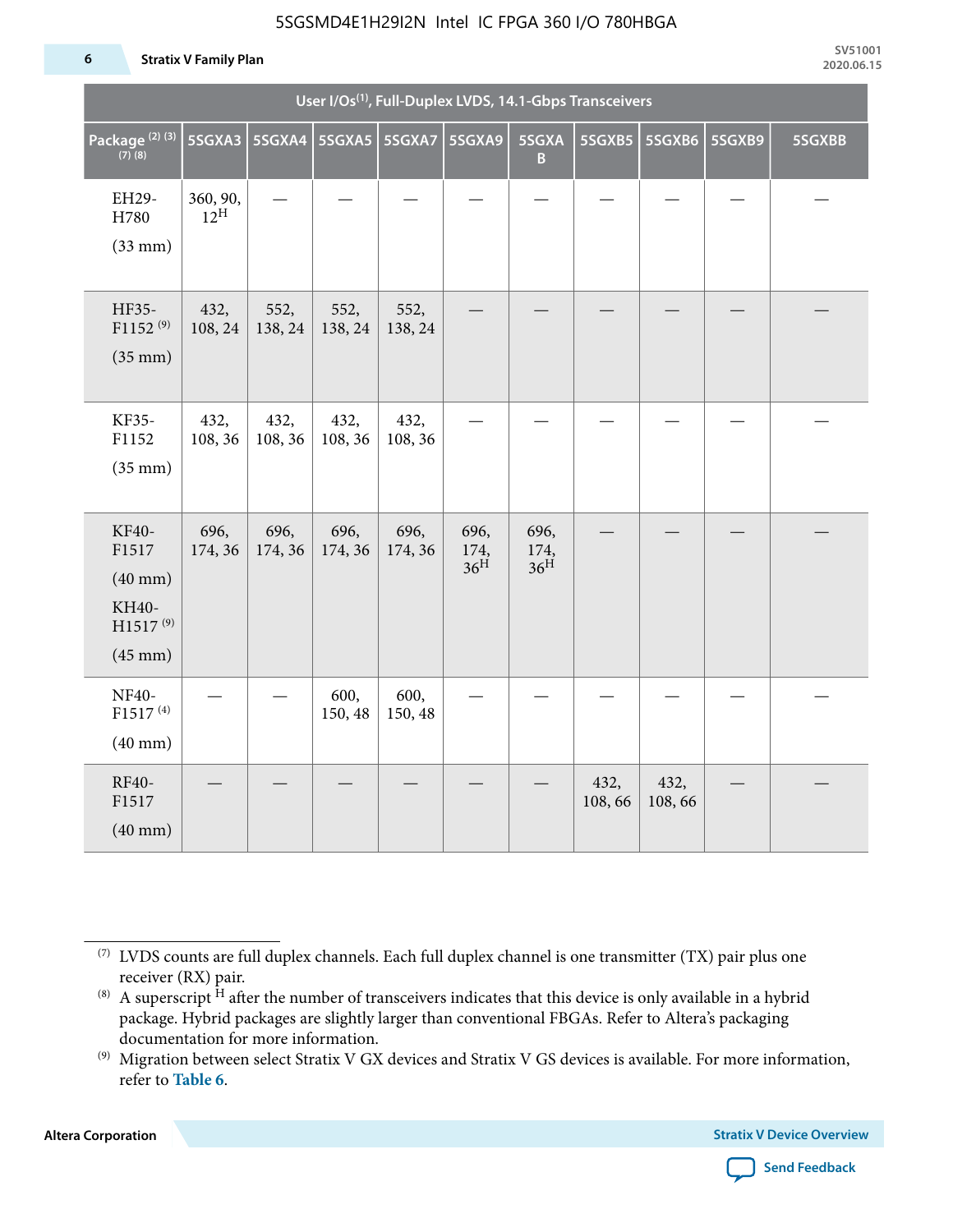| User I/Os <sup>(1)</sup> , Full-Duplex LVDS, 14.1-Gbps Transceivers |        |               |                 |                 |                 |                 |                |                |                                 |                           |
|---------------------------------------------------------------------|--------|---------------|-----------------|-----------------|-----------------|-----------------|----------------|----------------|---------------------------------|---------------------------|
| Package <sup>(2)(3)</sup><br>$(7)$ $(8)$                            | 5SGXA3 | <b>5SGXA4</b> |                 | 5SGXA5   5SGXA7 | 5SGXA9          | 5SGXA<br>B      | 5SGXB5         | <b>5SGXB6</b>  | <b>5SGXB9</b>                   | 5SGXBB                    |
| RF43-<br>F1760<br>(42.5)<br>mm)                                     |        |               |                 |                 |                 |                 | 600,<br>150,66 | 600,<br>150,66 |                                 |                           |
| RH43-<br>H1760<br>$(45 \text{ mm})$                                 |        |               |                 |                 |                 |                 |                |                | 600,<br>150,<br>66 <sup>H</sup> | 600, 150, 66 <sup>H</sup> |
| NF45-<br>F1932 <sup>(9)</sup><br>$(45 \text{ mm})$                  |        |               | 840,<br>210, 48 | 840,<br>210, 48 | 840,<br>210, 48 | 840,<br>210, 48 |                |                |                                 |                           |

#### **Table 4: Stratix V GS Device Features**

| <b>Features</b>                           | 5SGSD3       | 5SGSD4                    | 5SGSD5       | 5SGSD6     | 5SGSD8     |
|-------------------------------------------|--------------|---------------------------|--------------|------------|------------|
| Logic Elements (K)                        | 236          | 360                       | 457          | 583        | 695        |
| <b>ALMs</b>                               | 89,000       | 135,840                   | 172,600      | 220,000    | 262,400    |
| Registers (K)                             | 356          | 543                       | 690          | 880        | 1,050      |
| $14.1$ -Gbps<br>transceivers              | 12 or 24     | 12, 24, or 36<br>24 or 36 |              | 36 or 48   | 36 or 48   |
| PCIe hard IP<br>blocks                    | $\mathbf{1}$ | $\mathbf{1}$              | $\mathbf{1}$ | 1, 2, or 4 | 1, 2, or 4 |
| <b>Fractional PLLs</b>                    | 20           | $20^{(5)}$                | 24           | 28         | 28         |
| M20K Memory<br><b>Blocks</b>              | 688          | 957                       | 2,014        | 2,320      | 2,567      |
| M20K Memory<br>(MBits)                    | 13           |                           | 39           | 45         | 50         |
| Variable Precision<br>Multipliers (18x18) | 1,200        | 2,088                     | 3,180        | 3,550      | 3,926      |
| Variable Precision<br>Multipliers (27x27) | 600          | 1,044                     | 1,590        | 1,775      | 1,963      |

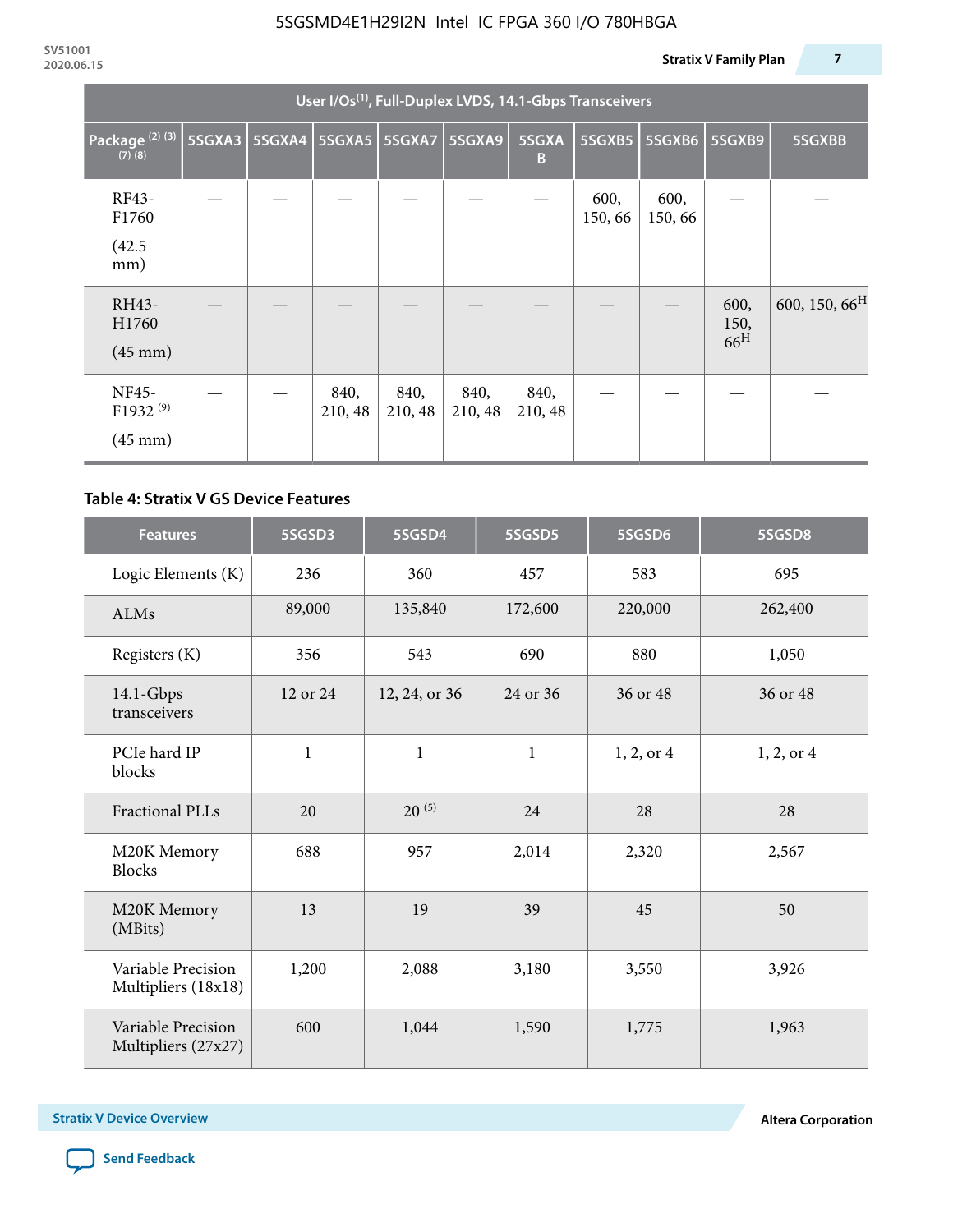| <b>Features</b>                                                     | 5SGSD3                   | 5SGSD4          | 5SGSD5         | 5SGSD6       | 5SGSD8       |  |  |  |  |  |  |
|---------------------------------------------------------------------|--------------------------|-----------------|----------------|--------------|--------------|--|--|--|--|--|--|
| DDR3 SDRAM x72<br><b>DIMM</b> Interfaces                            | $\overline{2}$           | $\overline{4}$  | $\overline{4}$ | 6            | 6            |  |  |  |  |  |  |
| User I/Os <sup>(1)</sup> , Full-Duplex LVDS, 14.1-Gbps Transceivers |                          |                 |                |              |              |  |  |  |  |  |  |
| Package <sup>(2)</sup> (3)(7)(8)                                    | 5SGSD3                   | 5SGSD4          | 5SGSD5         | 5SGSD6       | 5SGSD8       |  |  |  |  |  |  |
| EH29-H780<br>$(33$ mm $)$                                           | $360, 90, 12^{\text{H}}$ | 360, 90, $12^H$ |                |              |              |  |  |  |  |  |  |
| HF35-F1152 <sup>(9)</sup><br>$(35 \text{ mm})$                      | 432, 108, 24             | 432, 108, 24    | 552, 138, 24   |              |              |  |  |  |  |  |  |
| KF40-F1517 <sup>(9)</sup><br>$(40 \text{ mm})$                      |                          | 696, 174, 36    | 696, 174, 36   | 696, 174, 36 | 696, 174, 36 |  |  |  |  |  |  |
| NF45-F1932 <sup>(9)</sup><br>$(45 \text{ mm})$                      |                          |                 |                | 840, 210, 48 | 840, 210, 48 |  |  |  |  |  |  |

#### **Table 5: Stratix V E Device Features**

| <b>Features</b>                        | 5SEE9   | 5SEEB   |
|----------------------------------------|---------|---------|
| Logic Elements (K)                     | 840     | 952     |
| ALMs                                   | 317,000 | 359,200 |
| Registers (K)                          | 1,268   | 1,437   |
| <b>Fractional PLLs</b>                 | 28      | 28      |
| M20K Memory Blocks                     | 2,640   | 2,640   |
| M20K Memory (MBits)                    | 52      | 52      |
| Variable Precision Multipliers (18x18) | 704     | 704     |
| Variable Precision Multipliers (27x27) | 352     | 352     |
| DDR3 SDRAM x72 DIMM Interfaces         | 6       | 6       |

**Altera Corporation** 

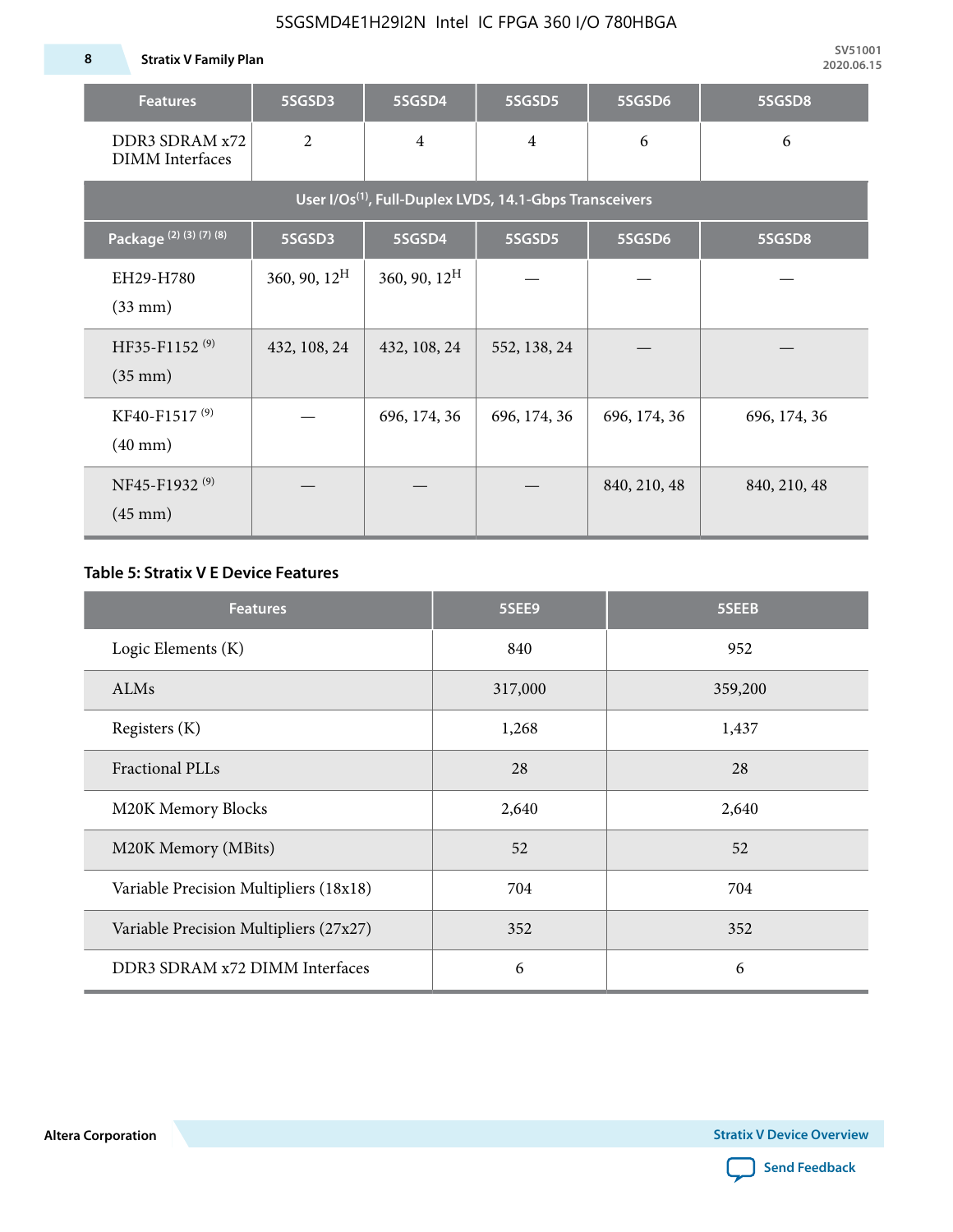|                                             | 9<br><b>Stratix V Family Plan</b> |
|---------------------------------------------|-----------------------------------|
| User I/Os <sup>(1)</sup> , Full-Duplex LVDS |                                   |
| 5SEE9                                       | 5SEEB                             |
| 696, $174^H$                                | 696, $174^H$                      |
| 840, 210                                    | 840, 210                          |
|                                             |                                   |

#### **Table 6: Device Migration List Across All Stratix V Device Variants**

|                             | Package       |                                    |                |                                           |                                                    |                       |               |                |                                    |               |                |
|-----------------------------|---------------|------------------------------------|----------------|-------------------------------------------|----------------------------------------------------|-----------------------|---------------|----------------|------------------------------------|---------------|----------------|
|                             | EH29-<br>H780 | HF35-<br>F1152 <sup>(</sup><br>10) | KF35-<br>F1152 | KF40-<br>F1517/<br>KH40-<br>H1517<br>(11) | NF40/<br>KF40-<br>F1517 <sup>(1</sup><br>$2)$ (13) | <b>RF40-</b><br>F1517 | H40-<br>H1517 | RF43-<br>F1760 | NF45-<br>F1932 <sup>(</sup><br>11) | F45-<br>F1932 | RH43-<br>H1760 |
| <b>Stratix V GX devices</b> |               |                                    |                |                                           |                                                    |                       |               |                |                                    |               |                |
| A3                          | Yes           | Yes                                | Yes            | Yes                                       |                                                    |                       |               |                |                                    |               |                |
| A4                          |               | Yes                                | Yes            | Yes                                       |                                                    |                       |               |                |                                    |               |                |
| A <sub>5</sub>              |               | Yes                                | Yes            | Yes                                       | Yes                                                |                       |               |                | Yes                                |               |                |
| A7                          |               | Yes                                | Yes            | Yes                                       | Yes                                                |                       |               |                | Yes                                |               |                |
| A9                          |               |                                    |                | Yes                                       |                                                    |                       |               |                | Yes                                |               |                |
| AB                          |               |                                    |                | Yes                                       |                                                    |                       |               |                | Yes                                |               |                |
| B <sub>5</sub>              |               |                                    |                |                                           |                                                    | Yes                   |               | Yes            |                                    |               |                |
| B6                          |               |                                    |                |                                           |                                                    | Yes                   |               | Yes            |                                    |               |                |
| <b>B9</b>                   |               |                                    |                |                                           |                                                    |                       |               |                |                                    |               | Yes            |
| <b>BB</b>                   |               |                                    |                |                                           |                                                    |                       |               |                |                                    |               | Yes            |

 $(10)$  All devices in this column are in the HF35 package and have twenty-four 14.1-Gbps transceivers.



<sup>(11)</sup> Different devices within this column have small differences in the overall package height. When multiple Stratix V devices with different package heights are placed on a single board, a single-piece heatsink may not cover the devices evenly. Refer to *AN 670: Thermal Solutions to Address Height Variation in Stratix V Packages*.

<sup>(12)</sup> The 5SGTC5/7 devices in the KF40 package have four 28.05-Gbps transceivers and thirty-two 12.5-Gbps transceivers. Other devices in this column are in the NF40 package and have forty-eight 14.1-Gbps transceivers.

<sup>(13)</sup> For more information, refer to *AN 644: Migration Between Stratix V GX and Stratix V GT Devices*.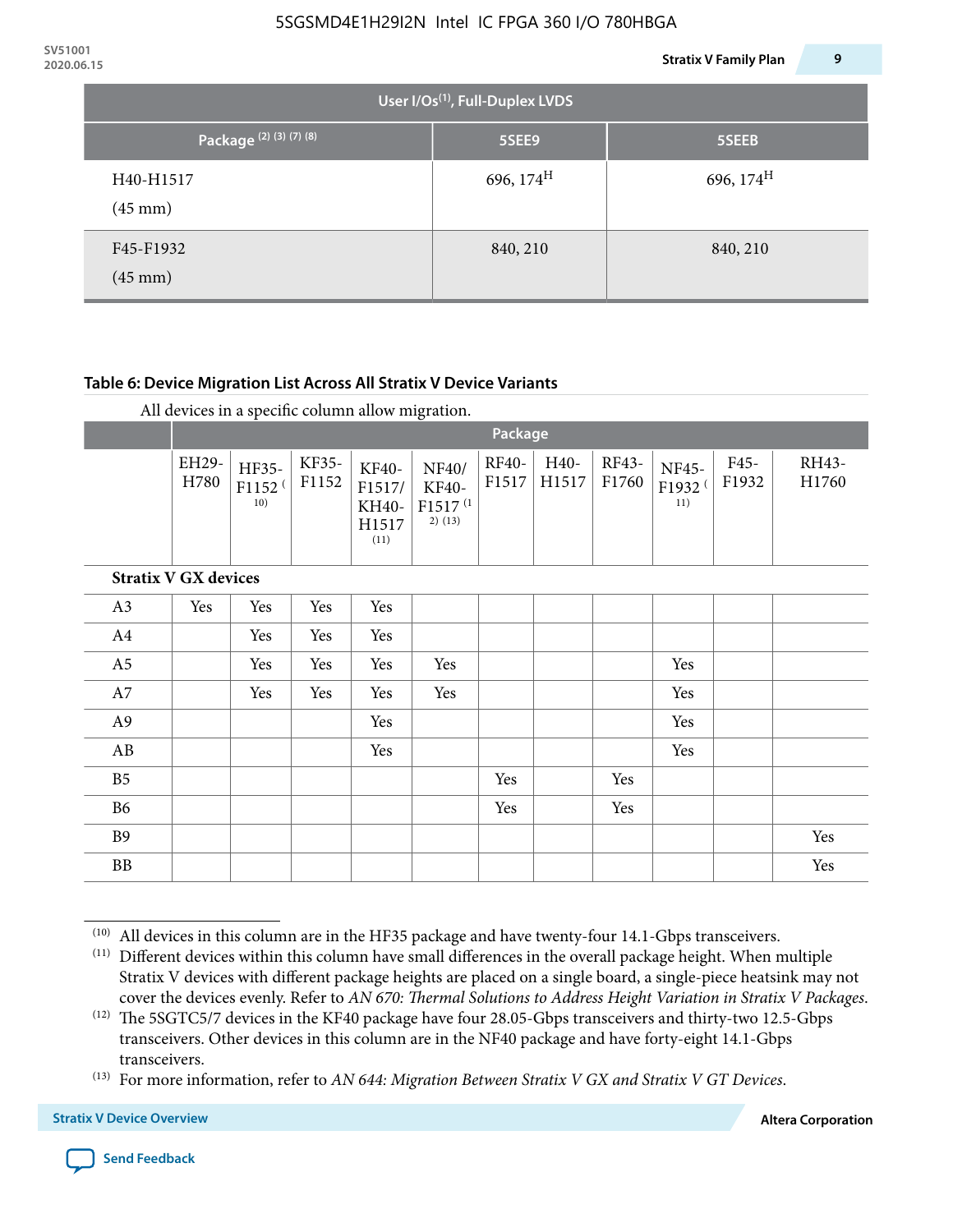#### **10 Low-Power Serial Transceivers**

**Package**

| <b>Stratix V GT devices</b> |  |
|-----------------------------|--|
|-----------------------------|--|

| C <sub>5</sub>             |                             |     |  |     | Yes |  |     |  |     |     |  |
|----------------------------|-----------------------------|-----|--|-----|-----|--|-----|--|-----|-----|--|
| C7                         |                             |     |  |     | Yes |  |     |  |     |     |  |
|                            | <b>Stratix V GS devices</b> |     |  |     |     |  |     |  |     |     |  |
| D3                         | Yes                         | Yes |  |     |     |  |     |  |     |     |  |
| D <sub>4</sub>             | Yes                         | Yes |  | Yes |     |  |     |  |     |     |  |
| D <sub>5</sub>             |                             | Yes |  | Yes |     |  |     |  |     |     |  |
| D <sub>6</sub>             |                             |     |  | Yes |     |  |     |  | Yes |     |  |
| D <sub>8</sub>             |                             |     |  | Yes |     |  |     |  | Yes |     |  |
| <b>Stratix V E devices</b> |                             |     |  |     |     |  |     |  |     |     |  |
| E <sub>9</sub>             |                             |     |  |     |     |  | Yes |  |     | Yes |  |
| EB                         |                             |     |  |     |     |  | Yes |  |     | Yes |  |

**Note:** To verify the pin migration compatibility, use the Pin Migration View window in the Quartus II software Pin Planner.

#### **Related Information**

• **[Altera Product Selector](http://www.altera.com/products/selector/psg-selector.html#)**

Provides the latest information about Altera products.

- **[For more information about verifying the pin migration compatibility, refer to the I/O](http://www.altera.com/literature/hb/qts/qts_qii52013.pdf) [Management chapter in volume 2 of the Quartus II Handbook.](http://www.altera.com/literature/hb/qts/qts_qii52013.pdf)**
- **[For full package details, refer to the Package information datasheet for Altera devices.](http://www.altera.com/support/devices/packaging/specifications/pkg-pin/spe-index.jsp)**
- **[AN 644: Migration Between Stratix V GX and Stratix V GT Devices](http://www.altera.com/literature/an/an644.pdf)**
- **[AN 670: Thermal Solutions to Address Height Variation in Stratix V Packages](http://www.altera.com/literature/an/an670.pdf)**

### **Low-Power Serial Transceivers**

Stratix V FPGAs deliver the industry's most flexible transceivers with the highest bandwidth from 600 Mbps to 28.05 Gbps, low bit error ratio (BER), and low power. Stratix V transceivers have many enhancements to improve flexibility and robustness. These enhancements include robust analog receiver clock and data recovery (CDR), advanced pre-emphasis, and equalization. In addition, each channel provides full featured embedded PCS hard IP to simplify the design, lower the power, and save valuable core resources.

Stratix V transceivers are compliant with a wide range of standard protocols and data rates and are equipped with a variety of signal conditioning features to support backplane, optical module, and chip-tochip applications.

Stratix V transceivers are located on the left and right sides of the device, as shown in the figure below. The transceivers are isolated from the rest of the chip to prevent core and I/O noise from coupling into the transceivers, thereby ensuring optimal signal integrity. The transceiver channels consist of the physical medium attachment (PMA), PCS, and high-speed clock networks. You can also configure unused transceiver PMA channels as additional transmitter PLLs.

**Altera Corporation Stratix V Device Overview**

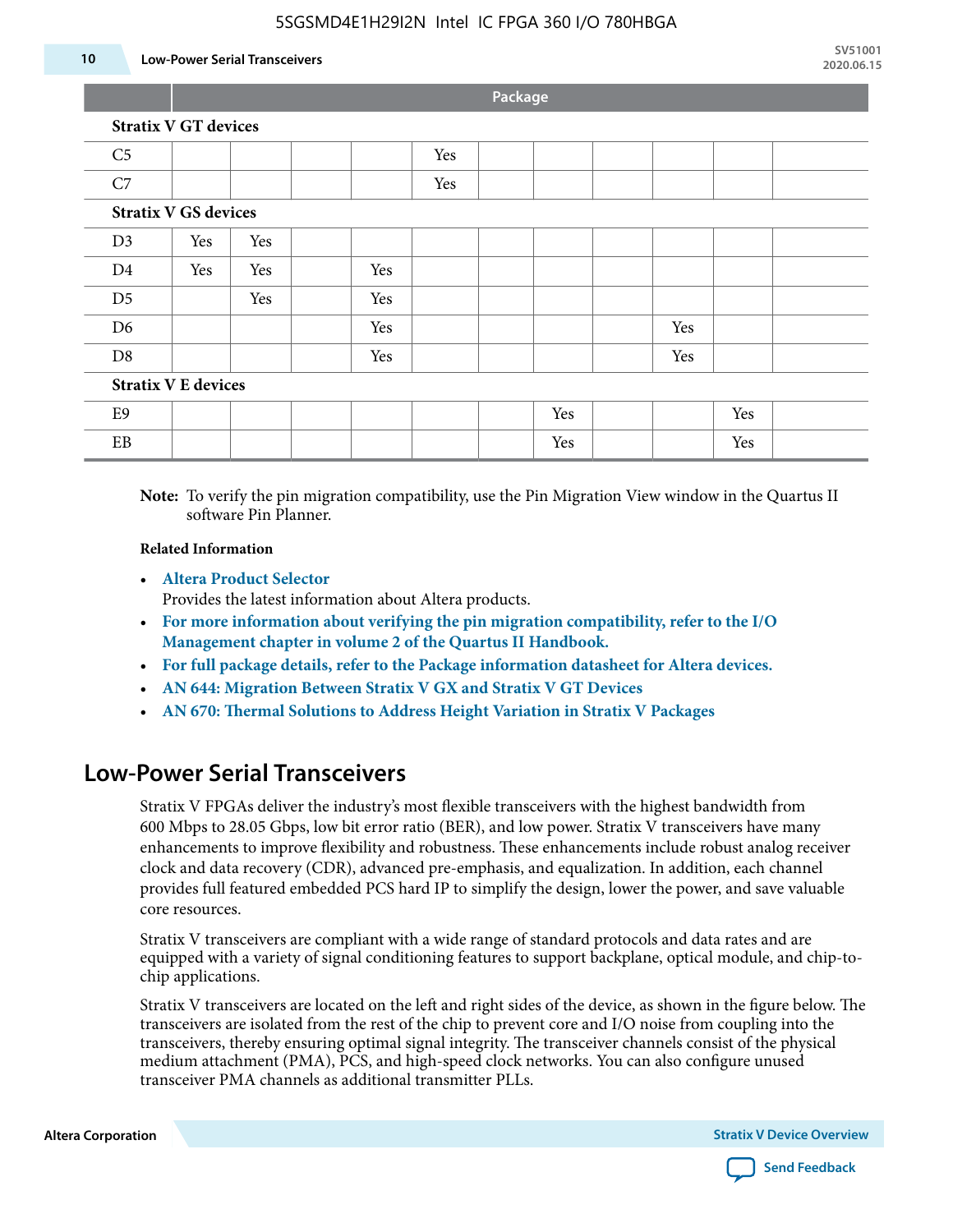#### **Figure 1: Stratix V GT, GX, and GS Device Chip View**

This figure represents one variant of a Stratix V device with transceivers. Other variants may have a different floorplan than the one shown here.



(1) You can use the unused transceiver channels as additional transceiver transmitter PLLs.

The following table lists the PMA features for the Stratix V transceivers.

#### **Table 7: Transceiver PMA Features**

| <b>Feature</b>        | <b>Capability</b>                                                                              |
|-----------------------|------------------------------------------------------------------------------------------------|
| Chip-to-chip support  | 28.05 Gbps and 12.5 Gbps (Stratix V GT devices) and<br>14.1 Gbps (Stratix V GX and GS devices) |
| Backplane support     | 12.5 Gbps (Stratix V GX, GS, and GT devices)                                                   |
| Cable driving support | PCIe cable and eSATA applications                                                              |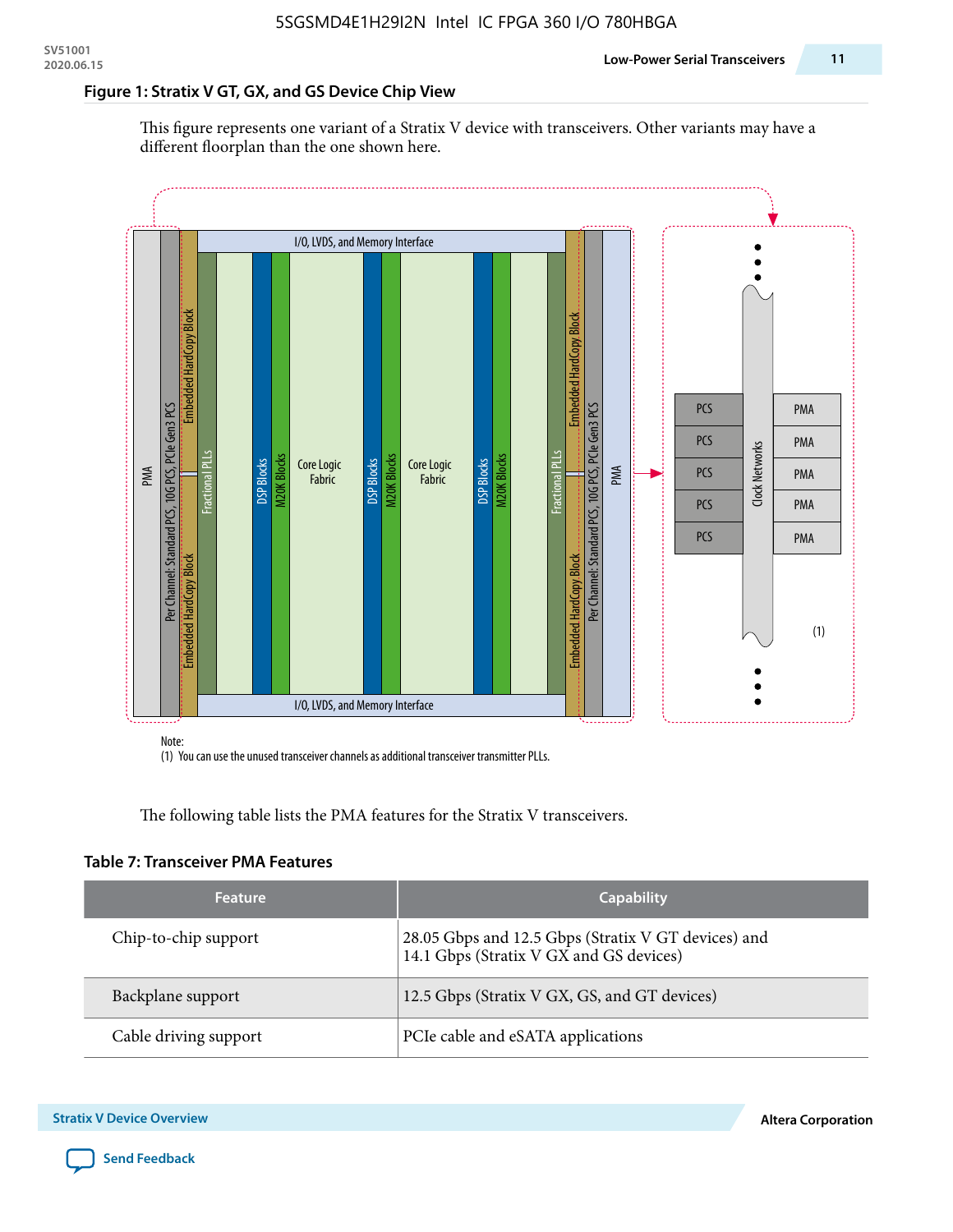**12 Low-Power Serial Transceivers**

| <b>Feature</b>                                      | <b>Capability</b>                                                                                                                                                         |
|-----------------------------------------------------|---------------------------------------------------------------------------------------------------------------------------------------------------------------------------|
| Optical module support with EDC                     | 10G Form-factor Pluggable (XFP), Small Form-factor Pluggable<br>(SFP+), Quad Small Form-factor Pluggable (QSFP), CXP, 100G<br>Pluggable (CFP), 100G Form-factor Pluggable |
| Continuous Time Linear Equalization<br>(CTLE)       | Receiver 4-stage linear equalization to support high-attenuation<br>channels                                                                                              |
| Decision Feedback Equalization (DFE)                | Receiver 5-tap digital equalizer to minimize losses and crosstalk                                                                                                         |
| Adaptive equalization (AEQ)                         | Adaptive engine to automatically adjust equalization to<br>compensate for changes over time                                                                               |
| PLL-based clock recovery                            | Superior jitter tolerance versus phase interpolation techniques                                                                                                           |
| Programmable deserialization and word<br>alignment  | Flexible deserialization width and configurable word alignment<br>patterns                                                                                                |
| Transmitter equalization (pre-emphasis)             | Transmitter driver 4-tap pre-emphasis and de-emphasis for<br>protocol compliance under lossy conditions                                                                   |
| Ring and LC oscillator transmitter PLLs             | Choice of transmitter PLLs per channel, optimized for specific<br>protocols and applications                                                                              |
| On-chip instrumentation (EyeQ data-<br>eye monitor) | Allows non-intrusive on-chip monitoring of both width and<br>height of the data eye                                                                                       |
| Dynamic reconfiguration                             | Allows reconfiguration of single channels without affecting<br>operation of other channels                                                                                |
| Protocol support                                    | Compliance with over 50 industry standard protocols in the<br>range of 600 Mbps to 28.05 Gbps                                                                             |

The Stratix V core logic connects to the PCS through an 8-, 10-, 16-, 20-, 32-, 40-, 64-, or 66-bit interface, depending on the transceiver data rate and protocol. Stratix V devices contain PCS hard IP to support PCIe Gen3, Gen2, Gen1, Interlaken, 10GE, XAUI, GbE, SRIO, CPRI, and GPON protocols. All other standard and proprietary protocols are supported through the transceiver PCS hard IP. The following table lists the transceiver PCS features.

#### **Table 8: Transceiver PCS Features**

| <b>Protocol</b> | Data Rates (Gbps)     | <b>Transmitter Data Path</b>                                                                  | <b>Receiver Data Path</b>                                                                                  |
|-----------------|-----------------------|-----------------------------------------------------------------------------------------------|------------------------------------------------------------------------------------------------------------|
| Custom PHY      | $0.6 \text{ to } 8.5$ | Phase compensation FIFO, byte<br>serializer, 8B/10B encoder,<br>bit-slip, and channel bonding | Word aligner, de-skew FIFO,<br>rate match FIFO, 8B/10B<br>decoder, byte deserializer, and<br>byte ordering |

**Altera Corporation** 

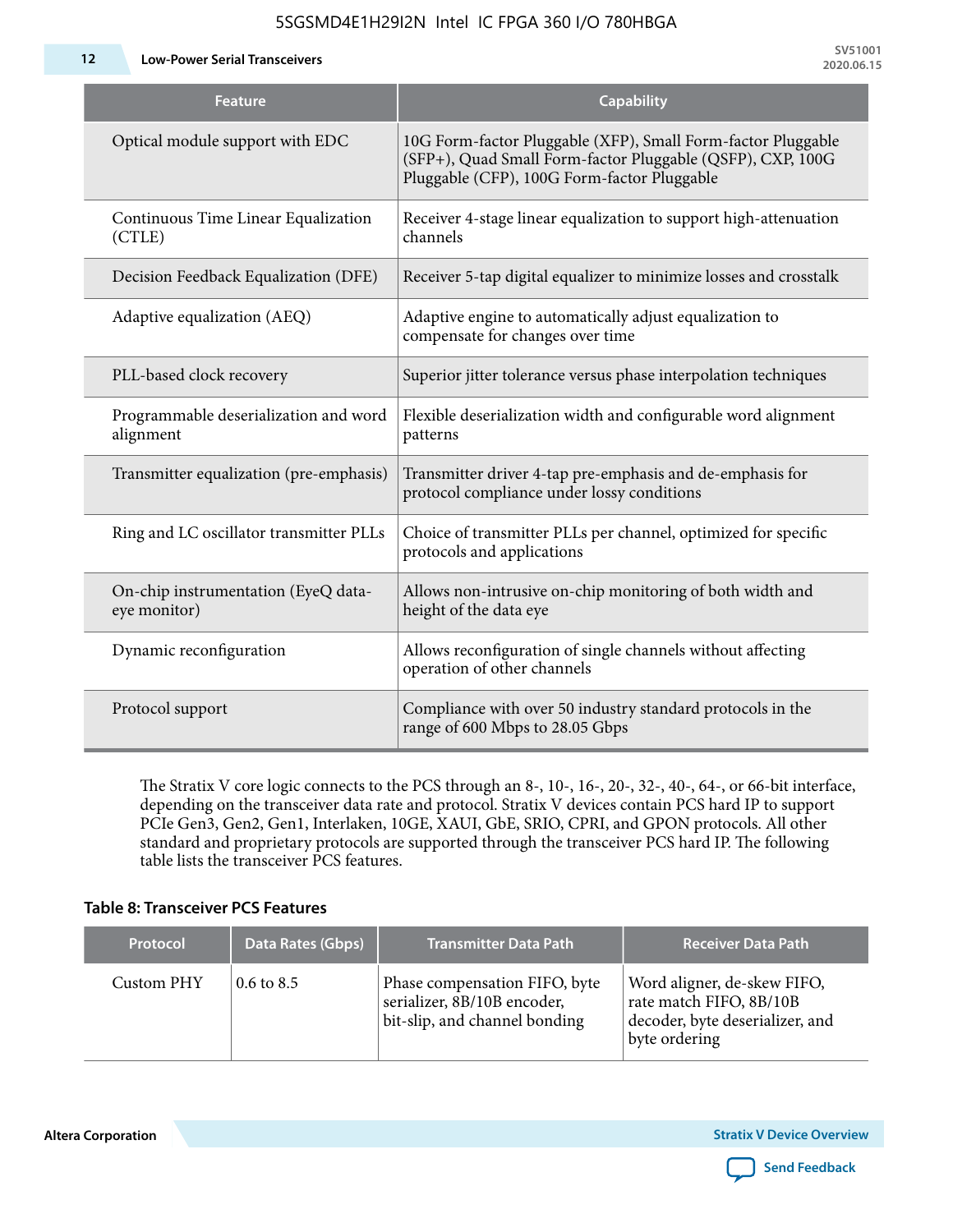**SV51001**

### **2020.06.15 PCIe Gen3, Gen2, and Gen1 Hard IP (Embedded HardCopy Block) 13**

| Protocol                         | Data Rates (Gbps) | <b>Transmitter Data Path</b>                                                                   | <b>Receiver Data Path</b>                                                                                                               |  |  |
|----------------------------------|-------------------|------------------------------------------------------------------------------------------------|-----------------------------------------------------------------------------------------------------------------------------------------|--|--|
| Custom 10G<br><b>PHY</b>         | 9.98 to 14.1      | TX FIFO, gear box, and bit-slip                                                                | RX FIFO and gear box                                                                                                                    |  |  |
| x1, x4, x8 PCIe<br>Gen1 and Gen2 | 2.5 and 5.0       | Same as custom PHY plus PIPE<br>2.0 interface to core logic                                    | Same as custom PHY plus<br>PIPE 2.0 interface to core logic                                                                             |  |  |
| x1, x4, x8 PCIe<br>Gen3          | $\,8\,$           | Phase compensation FIFO,<br>encoder, scrambler, gear box, and<br>bit-slip                      | Block synchronization, rate<br>match FIFO, decoder,<br>de-scrambler, and phase<br>compensation FIFO                                     |  |  |
| 10G Ethernet                     | 10.3125           | TX FIFO, 64/66 encoder,<br>scrambler, and gear box                                             | RX FIFO, 64/66 decoder,<br>de-scrambler, block synchro-<br>nization, and gear box                                                       |  |  |
| Interlaken                       | 4.9 to 14.1       | TX FIFO, frame generator,<br>CRC-32 generator, scrambler,<br>disparity generator, and gear box | RX FIFO, frame generator,<br>CRC-32 checker, frame<br>decoder, descrambler,<br>disparity checker, block<br>synchronization, and gearbox |  |  |
| OTN 40 and<br>100                | $(4+1)$ x 11.3    | TX FIFO, channel bonding, and<br>byte serializer                                               | RX FIFO, lane deskew, and<br>byte de-serializer                                                                                         |  |  |
|                                  | $(10+1)$ x 11.3   |                                                                                                |                                                                                                                                         |  |  |
| GbE                              | 1.25              | Same as custom PHY plus GbE<br>state machine                                                   | Same as custom PHY plus<br>GbE state machine                                                                                            |  |  |
| <b>XAUI</b>                      | 3.125 to 4.25     | Same as custom PHY plus XAUI<br>state machine for bonding four<br>channels                     | Same as custom PHY plus<br>XAUI state machine for re-<br>aligning four channels                                                         |  |  |
| <b>SRIO</b>                      | 1.25 to 6.25      | Same as custom PHY plus SRIO<br>V2.1 compliant x2 and x4 channel $ $<br>bonding                | Same as custom PHY plus<br>SRIO V2.1compliant x2 and<br>x4 deskew state machine                                                         |  |  |
| <b>CPRI</b>                      | 0.6144 to 9.83    | Same as custom PHY plus TX<br>deterministic latency                                            | Same as custom PHY plus RX<br>deterministic latency                                                                                     |  |  |
| <b>GPON</b>                      | 1.25, 2.5, and 10 | Same as custom PHY                                                                             | Same as custom PHY                                                                                                                      |  |  |

# **PCIe Gen3, Gen2, and Gen1 Hard IP (Embedded HardCopy Block)**

Stratix V devices have PCIe hard IP designed for performance, ease-of-use, and increased functionality. The PCIe hard IP consists of the PCS, data link, and transaction layers. The PCIe hard IP supports Gen3, Gen2, and Gen1 end point and root port up to x8 lane configurations.

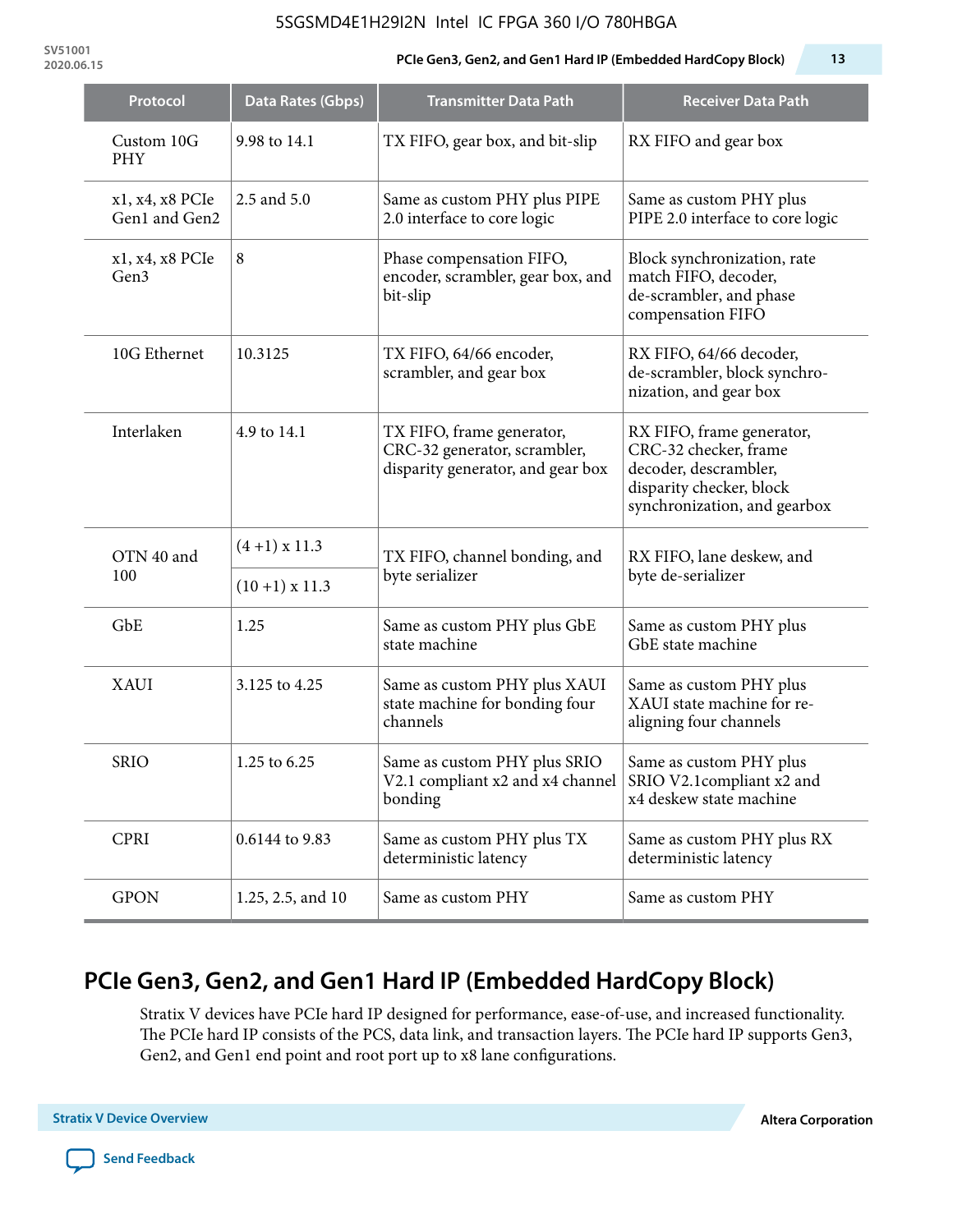#### **14 External Memory and GPIO**

The Stratix V PCIe hard IP operates independently from the core logic, which allows the PCIe link to wake up and complete link training in less than 100 ms while the Stratix V device completes loading the programming file for the rest of the FPGA. The PCIe hard IP also provides added functionality, which helps support emerging features such as Single Root I/O Virtualization (SR-IOV) or optional protocol extensions. In addition, the Stratix V device PCIe hard IP has improved end-to-end data path protection using ECC and enables device CvP.

In all Stratix V devices, the primary PCIe hard IP that supports CvP is always in the bottom left corner of the device (IOBANK\_B0L) when viewing the die from the top.

### **External Memory and GPIO**

Each Stratix V I/O block has a hard FIFO that improves the resynchronization margin as data is transferred from the external memory to the FPGA.

The hard FIFO also lowers PHY latency, resulting in higher random access performance. GPIOs include on-chip dynamic termination to reduce the number of external components and minimize reflections. On-package decoupling capacitors suppress noise on the power lines, which reduce noise coupling into the I/Os. Memory banks are isolated to prevent core noise from coupling to the output, thus reducing jitter and providing optimal signal integrity.

The external memory interface block uses advanced calibration algorithms to compensate for process, voltage and temperature (PVT) variations in the FPGA and external memory components. The advanced algorithms ensure maximum bandwidth and a robust timing margin across all conditions. Stratix V devices deliver a complete memory solution with the High Performance Memory Controller II (HPMC II) and UniPHY MegaCore® IP that simplifies a design for today's advanced memory modules. The following table lists external memory interface block performance.

| Interface         | Performance (MHz) |
|-------------------|-------------------|
| DDR3              | 933               |
| DDR <sub>2</sub>  | 400               |
| QDR II            | 350               |
| $QDR II+$         | 550               |
| <b>RLDRAM II</b>  | 533               |
| <b>RLDRAM III</b> | 800               |

#### **Table 9: External Memory Interface Performance**

The specifications listed in this table are performance targets. For a current achievable performance, use the *External Memory Interface Spec Estimator*.

#### **Related Information**

**[External Memory Interface Spec Estimator](http://www.altera.com/technology/memory/estimator/mem-emif-index.html)**

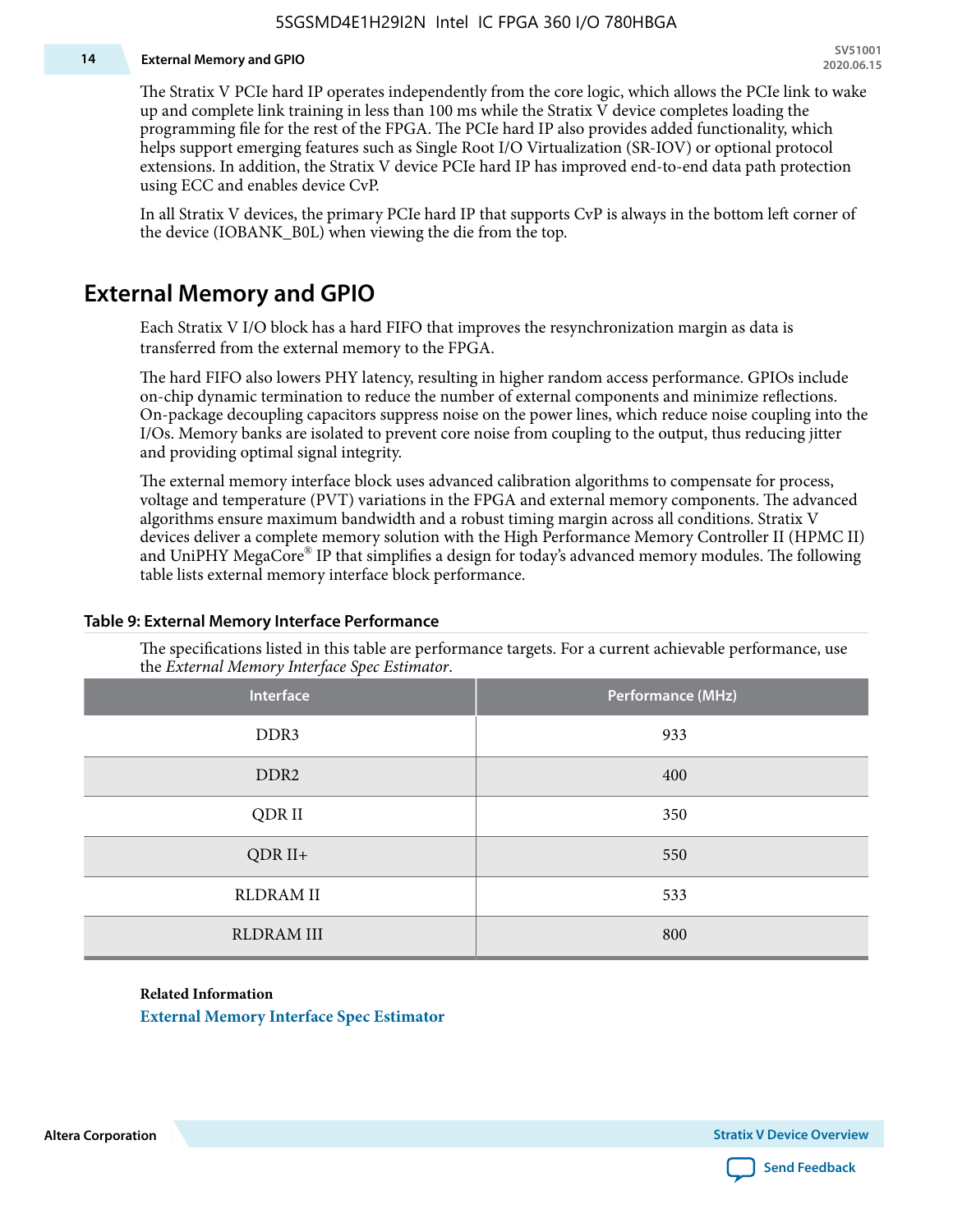# **Adaptive Logic Module**

Stratix V devices use an improved ALM to implement logic functions more efficiently. The Stratix V ALM has eight inputs with a fracturable look-up table (LUT), two dedicated embedded adders, and four dedicated registers.

The Stratix V ALM has the following enhancements:

- Packs 6% more logic when compared with the ALM found in Stratix IV devices.
- Implements select 7-input LUT-based functions, all 6-input logic functions, and two independent functions consisting of smaller LUT sizes (such as two independent 4-input LUTs) to optimize core usage.
- Adds more registers (four registers per 8-input fracturable LUT). More registers allow Stratix V devices to maximize core performance at a higher core logic usage and provides easier timing closure for register-rich and heavily pipelined designs.

The Quartus II software leverages the Stratix V ALM logic structure to deliver the highest performance, optimal logic usage, and lowest compile times. The Quartus II software simplifies design re-use because it automatically maps legacy Stratix designs into the new Stratix V ALM architecture.

# **Clocking**

The Stratix V device core clock network is designed to support 800-MHz fabric operations and 1,066-MHz and 1,600-Mbps external memory interfaces.

The clock network architecture is based on Altera's proven global, quadrant, and peripheral clock structure, which is supported by dedicated clock input pins and fractional clock synthesis PLLs. The Quartus II software identifies all unused sections of the clock network and powers them down, which reduces power consumption.

# **Fractional PLL**

Stratix V devices contain up to 32 fractional PLLs.

You can use the fractional PLLs to reduce both the number of oscillators required on the board and the clock pins used in the FPGA by synthesizing multiple clock frequencies from a single reference clock source. In addition, you can use the fractional PLLs for clock network delay compensation, zero delay buffering, and transmitter clocking for transceivers. Fractional PLLs can be individually configured for integer mode or fractional mode with third-order delta-sigma modulation.

# **Embedded Memory**

Stratix V devices contain two types of embedded memory blocks: MLAB (640-bit) and M20K (20-Kbit). MLAB blocks are ideal for wide and shallow memories. M20K blocks are useful for supporting larger memory configurations and include ECC.

Both types of memory blocks operate up to 600 MHz and can be configured to be a single- or dual-port RAM, FIFO, ROM, or shift register. These memory blocks are flexible and support a number of memory configurations, as shown in the following table.

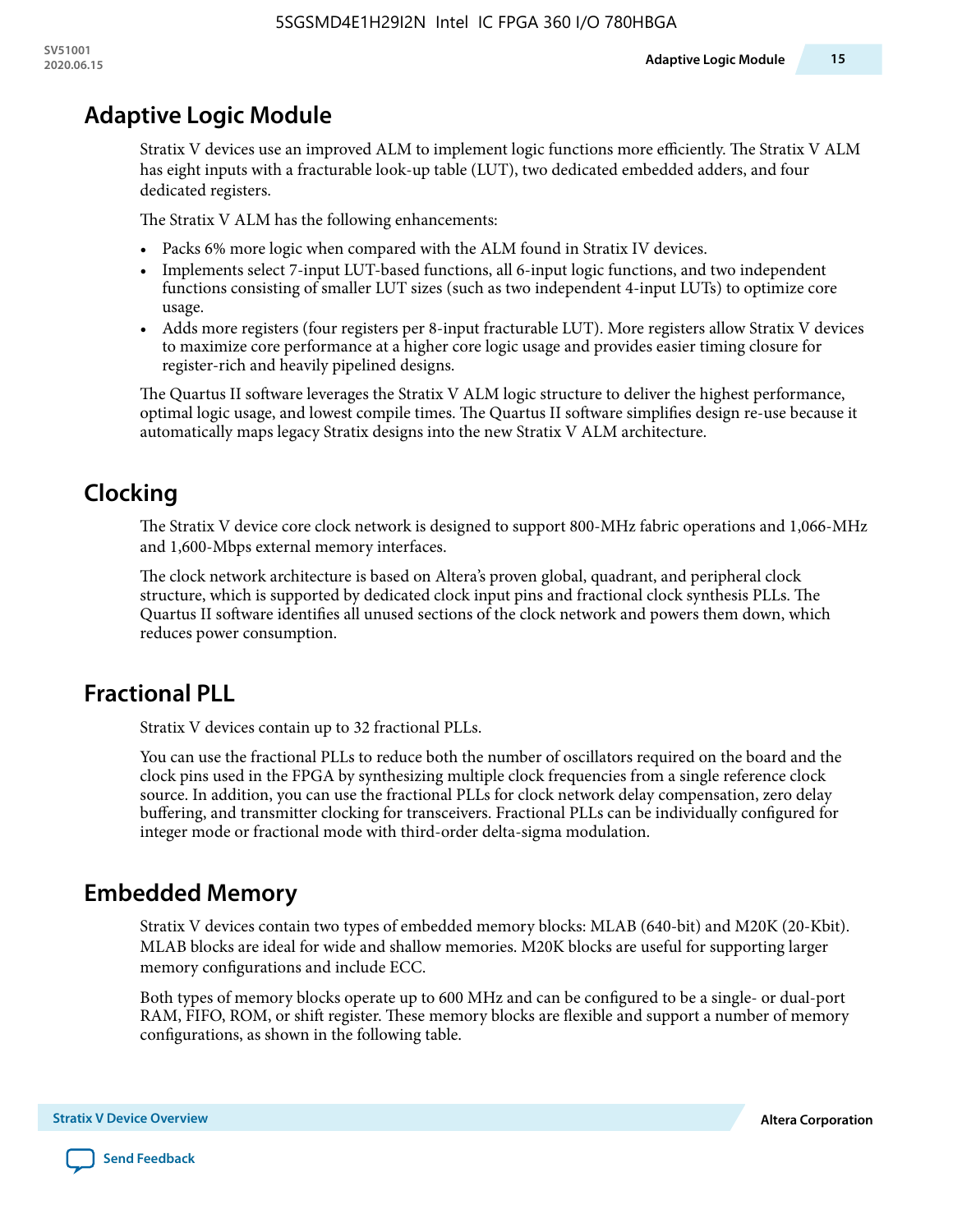#### **16 Variable Precision DSP Block**

**SV51001 2020.06.15**

#### **Table 10: Embedded Memory Block Configuration**

| MLAB (640 Bits) | M20K (20,480 Bits) |
|-----------------|--------------------|
|                 | 512x40             |
|                 | 1Kx20              |
| 32x20           | 2Kx10              |
| 64x10           | 4Kx5               |
|                 | 8Kx2               |
|                 | 16Kx1              |

The Quartus II software simplifies design re-use by automatically mapping memory blocks from legacy Stratix devices into the Stratix V memory architecture.

### **Variable Precision DSP Block**

Stratix V FPGAs feature the industry's first variable precision DSP block that you can configure to natively support signal processing with precision ranging from 9x9 to 36x36.

You can independently configure each DSP block at compile time as either a dual 18x18 multiply accumulate or a single 27x27 multiply accumulate. With a dedicated 64-bit cascade bus, you can cascade multiple variable precision DSP blocks to implement even higher precision DSP functions efficiently. The following table describes how variable precision is accommodated within a DSP block or by using multiple blocks.

| <b>Multiplier Size</b><br>(bits) | <b>DSP Block Resources</b>          | <b>Expected Usage</b>                                      |
|----------------------------------|-------------------------------------|------------------------------------------------------------|
| 9x9                              | 1/3 of variable precision DSP block | Low precision fixed point                                  |
| 18x18                            | 1/2 of variable precision DSP block | Medium precision fixed point                               |
| 27x27                            | 1 variable precision DSP block      | High precision fixed or single precision<br>floating point |
| 36x36                            | 2 variable precision DSP blocks     | Very high precision fixed point                            |

#### **Table 11: Variable Precision DSP Block Configurations**

Complex multiplication is common in DSP algorithms. One of the most popular applications of complex multipliers is the fast Fourier transform (FFT) algorithm, which increases precision requirements on only one side of the multiplier. The variable precision DSP block is designed to support the FFT algorithm with a proportional increase in DSP resources with precision growth. The following table lists complex multipli‐ cation with variable precision DSP blocks.

**Altera Corporation** 

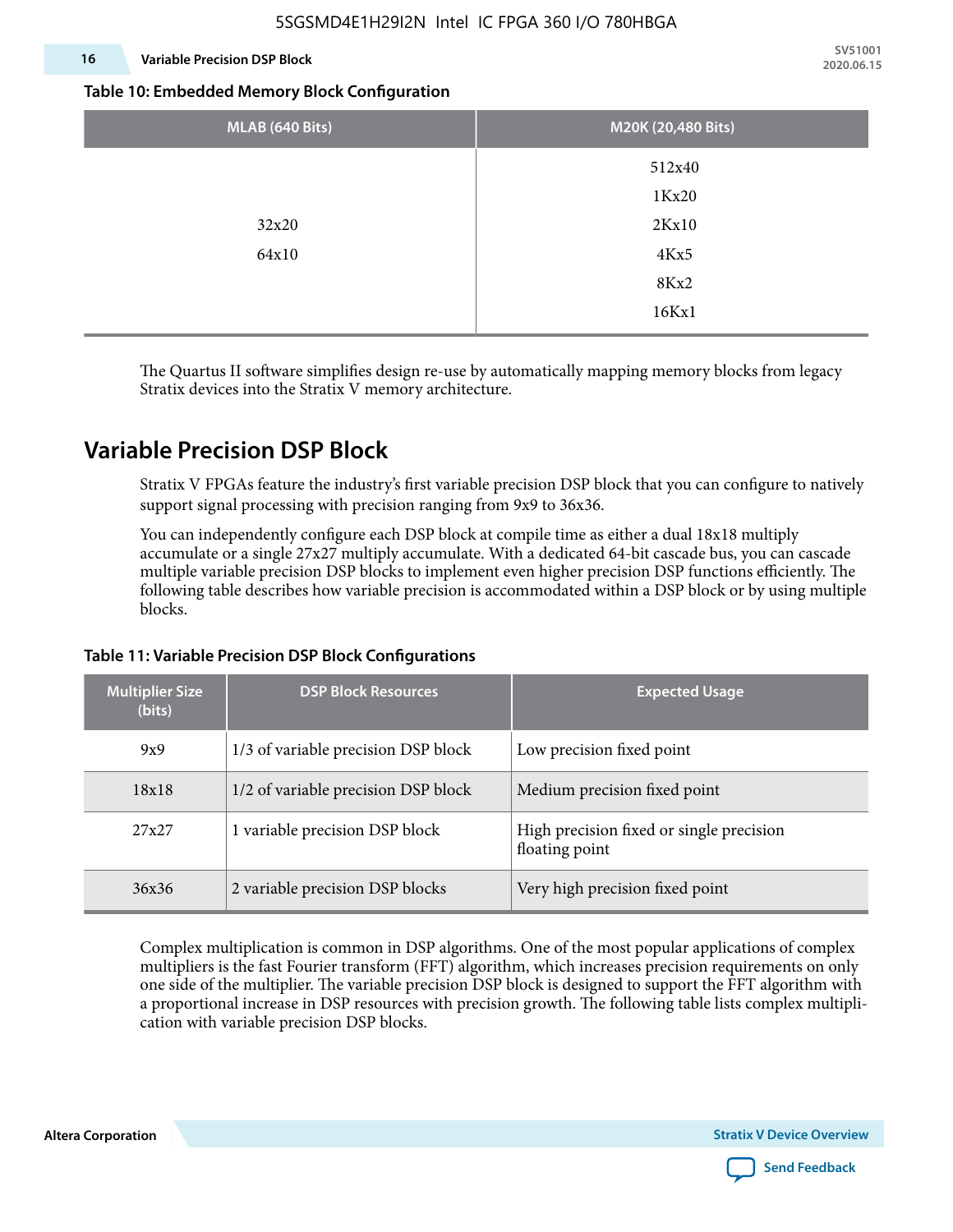| <b>Multiplier Size</b><br>(bits) | <b>DSP Block Resources</b>      | <b>Expected Usage</b>                     |
|----------------------------------|---------------------------------|-------------------------------------------|
| 18x18                            | 2 variable precision DSP blocks | Resource optimized FFTs                   |
| 18x25                            | 3 variable precision DSP blocks | Accommodate bit growth through FFT stages |
| 18x36                            | 4 variable precision DSP blocks | Highest precision FFT stages              |
| 27x27                            | 4 variable precision DSP blocks | Single precision floating point           |

#### **Table 12: Complex Multiplication with Variable Precision DSP Blocks**

For FFT applications with high dynamic range requirements, only the Altera $^\circ$  FFT MegaCore offers an option of single precision floating point implementation, with the resource usage and performance similar to high-precision fixed point implementations.

Other new features include:

- 64-bit accumulator, the largest in the industry
- Hard pre-adder, available in both 18- and 27-bit modes
- Cascaded output adders for efficient systolic FIR filters
- Internal coefficient register banks
- Enhanced independent multiplier operation
- Efficient support for single- and double-precision floating point arithmetic
- Ability to infer all the DSP block modes through HDL code using the Altera Complete Design Suite

The variable precision DSP block is ideal for higher bit precision in high-performance DSP applications. At the same time, the variable precision DSP block can efficiently support the many existing 18-bit DSP applications, such as high definition video processing and remote radio heads. Stratix V FPGAs, with the variable precision DSP block architecture, are the only FPGA family that can efficiently support many different precision levels, up to and including floating point implementations. This flexibility results in increased system performance, reduced power consumption, and reduced architecture constraints for system algorithm designers.

### **Power Management**

Stratix V devices leverage FPGA architectural features and process technology advancements to reduce total power consumption by up to 30% when compared with Stratix IV devices at the same performance level.

Stratix V devices continue to provide programmable power technology, introduced in earlier generations of Stratix FPGA families. The Quartus II software PowerPlay feature identifies critical timing paths in a design and biases core logic in that path for high performance. PowerPlay also identifies non-critical timing paths and biases core logic in that path for low power instead of high performance. PowerPlay automatically biases core logic to meet performance and optimize power consumption.

Additionally, Stratix V devices have a number of hard IP blocks that reduce logic resources and deliver substantial power savings when compared with soft implementations. The list includes PCIe Gen1/Gen2/ Gen3, Interlaken PCS, hard I/O FIFOs, and transceivers. Hard IP blocks consume up to 50% less power than equivalent soft implementations.

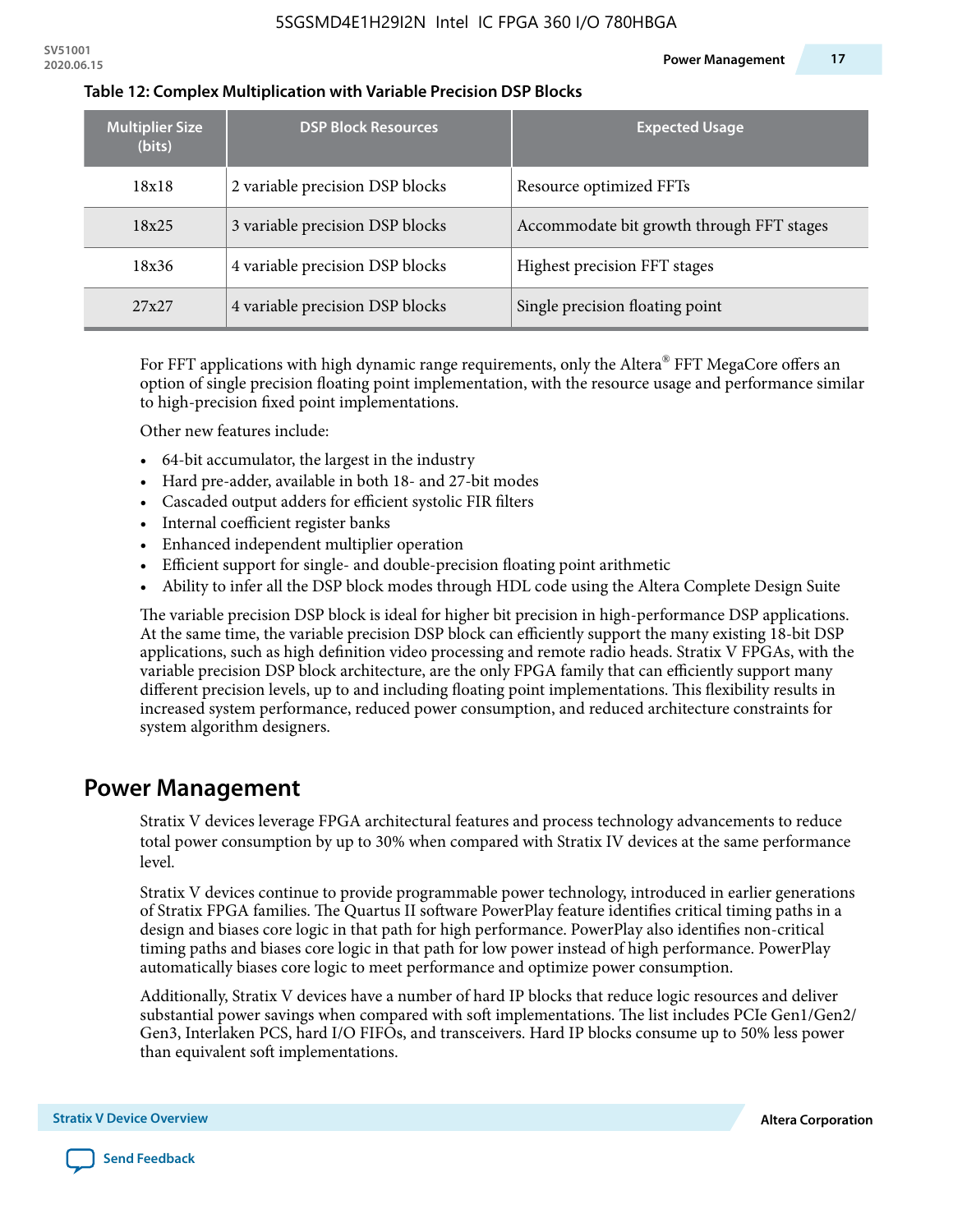#### **18 Incremental Compilation**

Stratix V transceivers are designed for power efficiency. The transceiver channels consume 50% less power than Stratix IV FPGAs. The transceiver PMA consumes approximately 90 mW at 6.5 Gbps and 170 mW at 12.5 Gbps.

### **Incremental Compilation**

The Quartus II software incremental compilation feature reduces compilation time by up to 70% and preserves performance to ease timing closure.

Incremental compilation supports top-down, bottom-up, and team-based design flows. Incremental compilation facilitates modular hierarchical and team-based design flows where a team of designers work in parallel on a design. Different designers or IP providers can develop and optimize different blocks of the design independently, which you can then import into the top-level project.

### **Enhanced Configuration and CvP**

Stratix V device configuration is enhanced for ease-of-use, speed, and cost.

Stratix V devices support a new 4-bit bus active serial mode (ASx4). ASx4 supports up to a 400Mbps data rate using small low-cost quad interface Flash devices. ASx4 mode is easy to use and offers an ideal balance between cost and speed. Finally, the fast passive parallel (FPP) interface is enhanced to support 8-, 16-, and 32-bit data widths to meet a wide range of performance and cost goals.

You can configure Stratix V FPGAs using CvP with PCIe. CvP with PCIe divides the configuration process into two parts: the PCIe hard IP and periphery and the core logic fabric. CvP uses a much smaller amount of external memory (flash or ROM) because CvP has to store only the configuration file for the PCIe hard IP and periphery. The 100-ms power-up to active time (for PCIe) is much easier to achieve when only the PCIe hard IP and periphery are loaded. After the PCIe hard IP and periphery are loaded and the root port is booted up, application software running on the root port can send the configuration file for the FPGA fabric across the PCIe link where the file is loaded into the FPGA. The FPGA is then fully configured and functional.

The following table lists the configuration modes available for Stratix V devices.

| <b>Mode</b>                           | <b>Fast or</b><br><b>Slow POR</b> | Compres-<br>sion | <b>Encryption</b> | Remote<br><b>Update</b> | Data Width | <b>Max Clock</b><br>Rate (MHz) | <b>Max Data Rate</b><br>(Mbps) |
|---------------------------------------|-----------------------------------|------------------|-------------------|-------------------------|------------|--------------------------------|--------------------------------|
| <b>Active Serial</b><br>(AS)          | Yes                               | Yes              | Yes               | Yes                     | 1, 4       | 100                            | 400                            |
| Passive Serial<br>(PS)                | Yes                               | Yes              | Yes               |                         | 1          | 125                            | 125                            |
| <b>Fast Passive</b><br>Parallel (FPP) | Yes                               | Yes              | Yes               | $Yes$ $(14)$            | 8, 16, 32  | $125^{(15)}$                   | 3,000                          |

#### **Table 13: Configuration Modes for Stratix V Devices**

**Altera Corporation Stratix V Device Overview**



<sup>(14)</sup> Remote update support with the Parallel Flash Loader.

<sup>&</sup>lt;sup>(15)</sup> The maximum clock rate is 125 MHz for x8 and x16 FPP, but only 100 MHz for x32 FPP.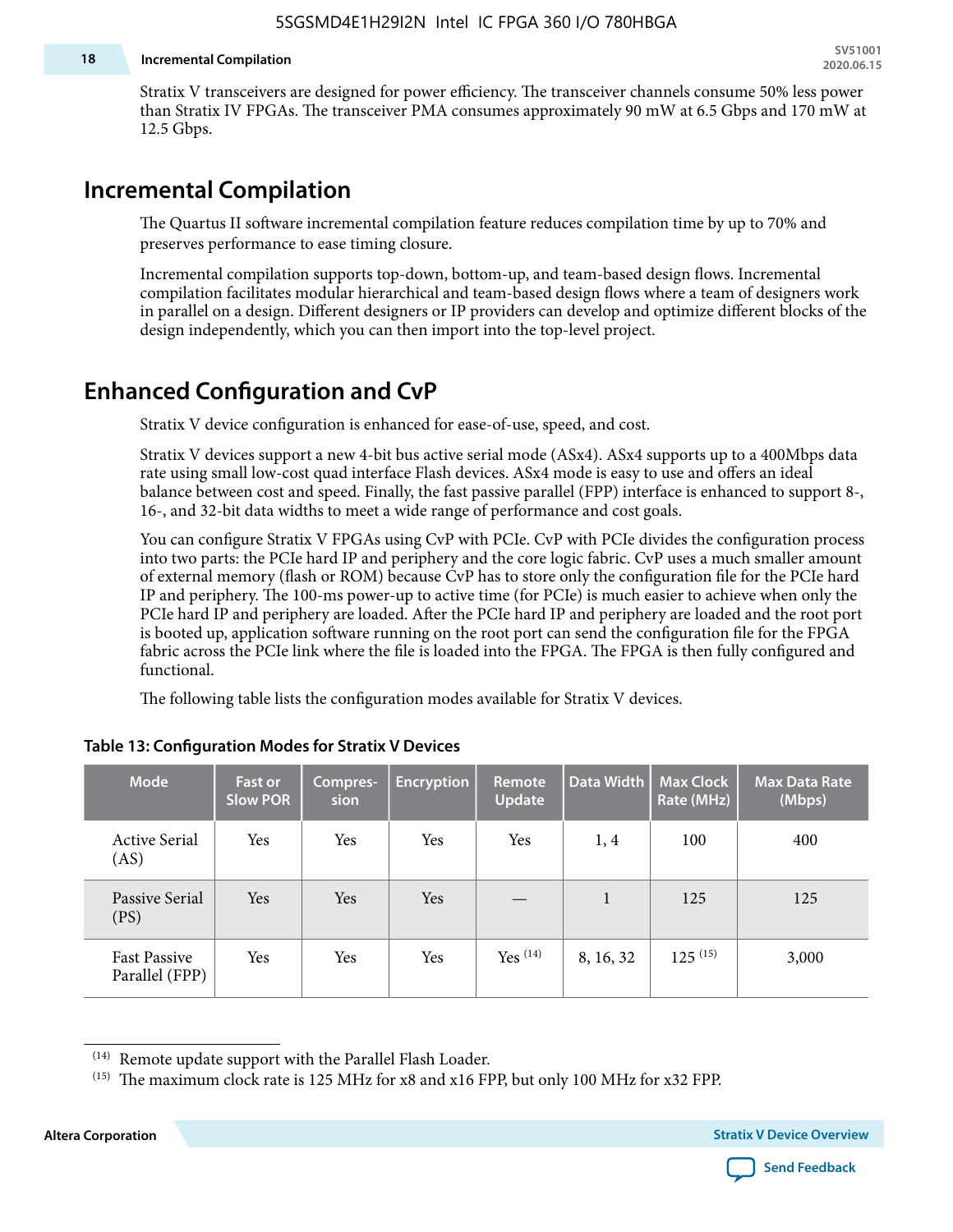| <b>Mode</b>                     | <b>Fast or</b><br><b>Slow POR</b> | Compres-<br>sion | <b>Encryption</b> | <b>Remote</b><br><b>Update</b> | Data Width | <b>Max Clock</b><br>Rate (MHz) | <b>Max Data Rate</b><br>(Mbps) |
|---------------------------------|-----------------------------------|------------------|-------------------|--------------------------------|------------|--------------------------------|--------------------------------|
| CvP                             |                                   |                  | Yes               | Yes                            | 1, 2, 4, 8 |                                | 3,000                          |
| Partial<br>Reconfigura-<br>tion |                                   |                  | Yes               | Yes                            | 16         | 125                            | 2,000                          |
| <b>JTAG</b>                     |                                   |                  |                   |                                |            | 33                             | 33                             |

### **Partial Reconfiguration**

Partial reconfiguration allows you to reconfigure part of the FPGA while other sections continue to operate.

This capability is required in systems where uptime is critical because partial reconfiguration allows you to make updates or adjust functionality without disrupting services. While lowering power and cost, partial reconfiguration also increases the effective logic density by removing the necessity to place FPGA functions that do not operate simultaneously. Instead, you can store these functions in external memory and load them as required. This capability reduces the size of the FPGA by allowing multiple applications on a single FPGA, saving board space and reducing power.

You no longer need to know all the details of the FPGA architecture to perform partial reconfiguration. Altera simplifies the process by extending the power of incremental compilation used in earlier versions of the Quartus II software.

Partial reconfiguration is supported in the following configurations:

- Partial reconfiguration through the FPP x16 I/O interface
- CvP
- Soft internal core, such as the Nios® II processor.

# **Automatic Single Event Upset Error Detection and Correction**

Stratix V devices offer single event upset (SEU) error detection and correction circuitry that is robust and easy to use.

The correction circuitry includes protection for configuration RAM (CRAM) programming bits and user memories. The CRAM is protected by a continuously running cyclical redundancy check (CRC) error detection circuit with integrated ECC that automatically corrects one or double-adjacent bit errors and detects higher order multi-bit errors. When more than two errors occur, correction is available through a core programming file reload that refreshes a design while the FPGA is operating.

The physical layout of the FPGA is optimized to make the majority of multi-bit upsets appear as independent single- or double-adjacent bit errors, which are automatically corrected by the integrated CRAM ECC circuitry. In addition to the CRAM protection in Stratix V devices, user memories include integrated ECC circuitry and are layout-optimized to enable error detection of 3-bit errors and correction for 2-bit errors.

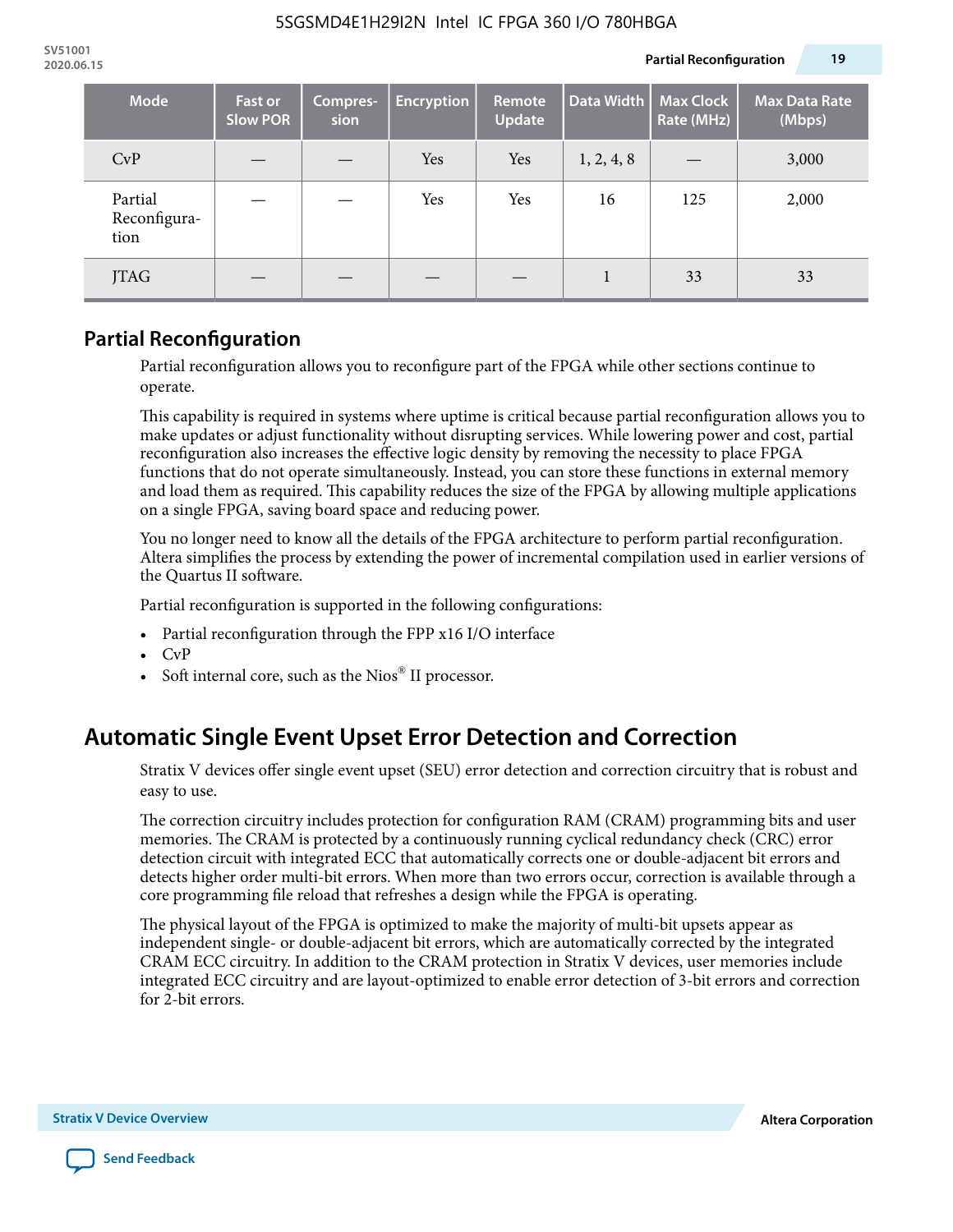### **HardCopy V Devices**

HardCopy V ASICs offer the lowest risk and lowest total cost in ASIC designs with embedded high-speed transceivers. You can prototype and debug with Stratix V FPGAs, then use HardCopy V ASICs for volume production. The proven turnkey process creates a functionally equivalent HardCopy V ASIC with or without embedded transceivers to meet all timing constraints in as little as 12 weeks.

The powerful combination of Stratix V FPGAs and HardCopy V ASICs can help you meet your design requirements. Whether you plan for ASIC production and require the lowest-risk, lowest-cost path from specification to production or require a cost reduction path for your FPGA-based systems, Altera provides the optimal solution for power, performance, and device bandwidth.

### **Ordering Information**

This section describes ordering information for Stratix V GT, GX, GS, and E devices.

The following figure shows the ordering codes for Stratix V devices.

**Altera Corporation** 

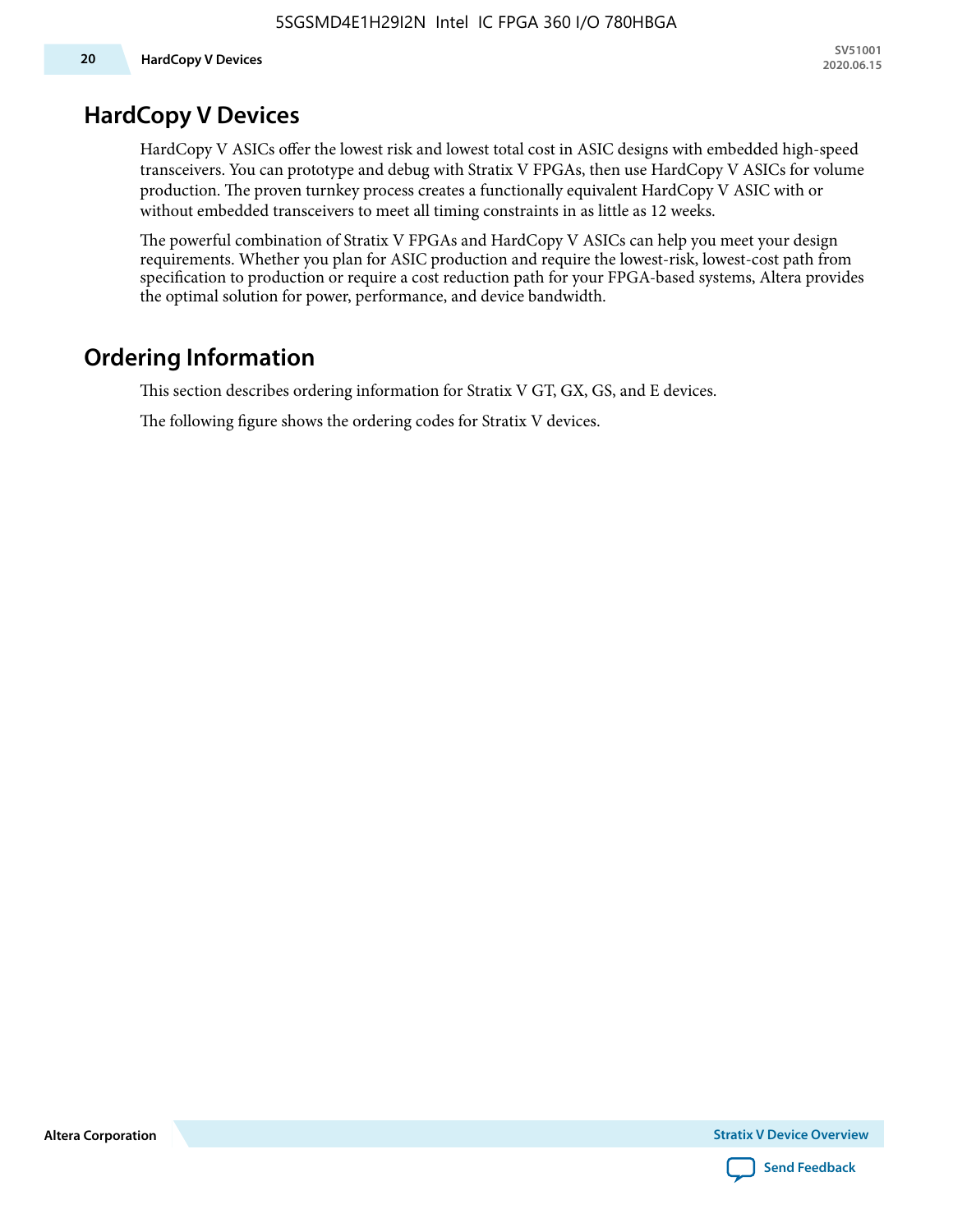#### **Figure 2: Ordering Information for Stratix V Devices**



(1) Stratix V mainstream "M" devices have exactly one instantiation of PCI Express hard IP. Extended "E" devices have either two or four instantiations of PCI Express hard IP, depending on the device and package combination. For non-transceiver Stratix V devices, this character does not appear in the part number.

(2) You can select one or two of these options, or you can ignore these options.

(3) YY parts can support transceiver operations up to 10.3125 Gbps.

(4) Contact Intel for availability.

# **Document Revision History**

| <b>Document</b><br><b>Version</b> | <b>Changes</b>                                                                                                                                            |
|-----------------------------------|-----------------------------------------------------------------------------------------------------------------------------------------------------------|
| 2020.06.15                        | Updated Figure: Ordering Information for Stratix V Devices:<br>• Added the RoHS ordering information.<br>• Removed "ES" from the list of optional suffix. |

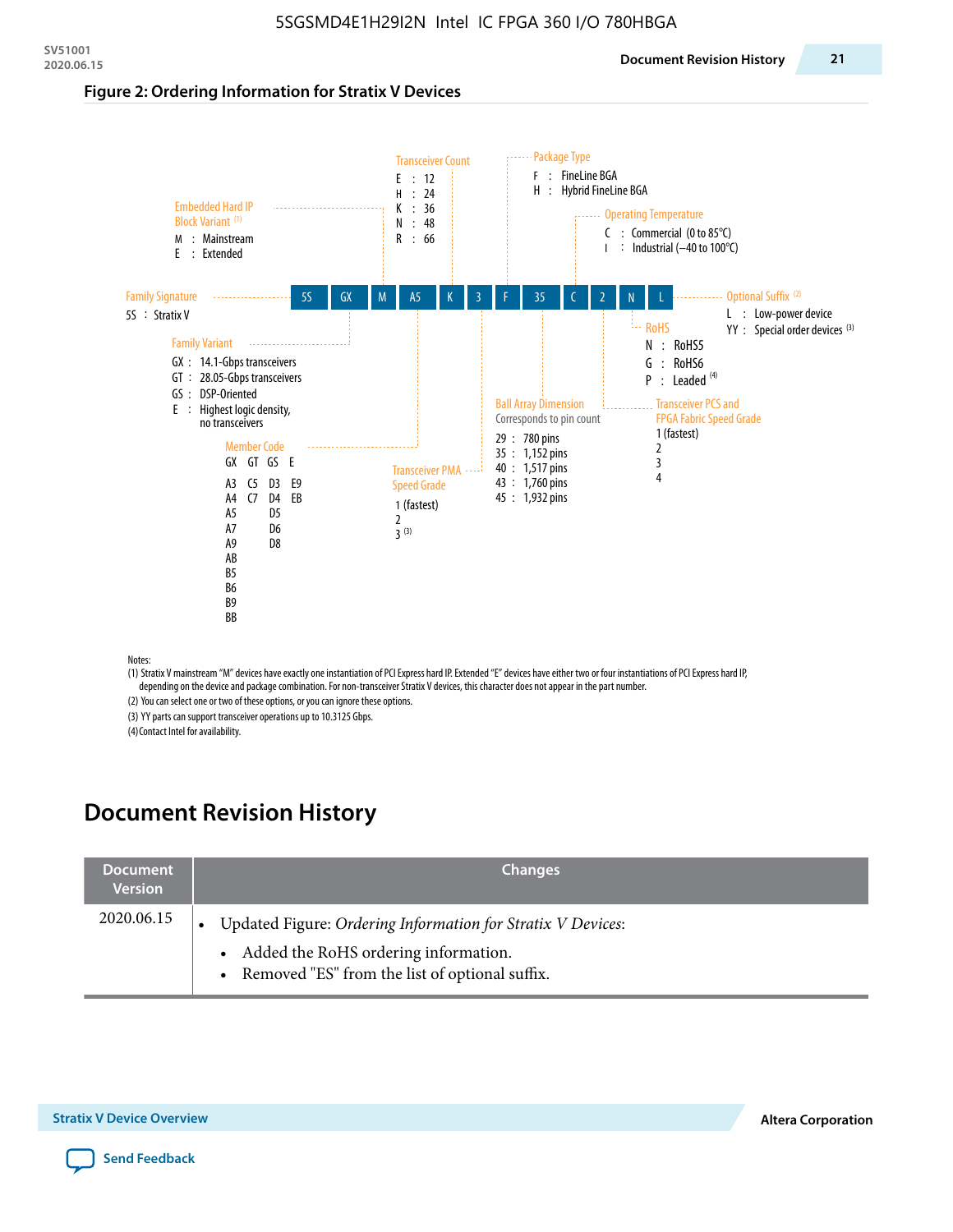#### **22 Document Revision History**

**SV51001 2020.06.15**

### **Table 14: Document Revision History**

| <b>Date</b>   | <b>Version</b> | <b>Changes Made</b>                                                                                                                                                                                                                                                                                                                                                                                                                                                                                                                                                                |
|---------------|----------------|------------------------------------------------------------------------------------------------------------------------------------------------------------------------------------------------------------------------------------------------------------------------------------------------------------------------------------------------------------------------------------------------------------------------------------------------------------------------------------------------------------------------------------------------------------------------------------|
| October 2015  | 2015.10.01     | Changed heading in the "Ordering Information for Stratix V<br>Devices" figure to "Embedded Hard IP Block Variant".                                                                                                                                                                                                                                                                                                                                                                                                                                                                 |
| January 2015  | 2015.01.15     | Added ALM counts and device package sizes to the four<br>device family features tables.<br>In the "Stratix V GX Device Features" table, changed the<br>$\bullet$<br>number of DDR3 SDRAM x72 DIMM Interfaces for the<br>5SGXA3 and 5SGXA4 devices to 6. Also added footnote<br>to this row.<br>Deleted listings for 40GBASE-R and 100GBASE-R<br>Ethernet from the "Transceiver PCS Features" table in the<br>"Low-Power Serial Transceivers" section.<br>Added YY code to the Optional Suffix category in the<br>$\bullet$<br>"Ordering Information for Stratix V Devices" figure. |
| April 2014    | 2014.04.08     | Updated "Variable precision DSP blocks" section of the<br>"Features Summary" table to 600 MHz performance.                                                                                                                                                                                                                                                                                                                                                                                                                                                                         |
| April 2014    | 2014.04.03     | Updated GPIOs section of the "Features Summary" table<br>to 1.6 Gbps LVDS.<br>Changed clocking speed to 800 MHz in the "Features<br>Summary" and the "Clocking" sections.                                                                                                                                                                                                                                                                                                                                                                                                          |
| January 2014  | 2014.01.10     | Added link to Altera Product Selector in the "Stratix V<br>Family Plan" section.<br>Corrected DDR2 performance from 533 MHz to<br>$\bullet$<br>400 MHz.<br>Updated "Device Migration List Across All Stratix V<br>Device Variants" table.                                                                                                                                                                                                                                                                                                                                          |
| May 2013      | 2013.05.06     | Added link to the known document issues in the<br>$\bullet$<br>Knowledge Base.<br>Updated backplane support information.<br>Added a note about the number of I/Os to each table in<br>the "Stratix V Family Plan" section.<br>Updated the "Ordering Information for Stratix V<br>$\bullet$<br>Devices" figure.                                                                                                                                                                                                                                                                     |
| December 2012 | 3.1            | Updated Table 6 and Table 13.<br>Updated Figure 2.<br>$\bullet$                                                                                                                                                                                                                                                                                                                                                                                                                                                                                                                    |
| June 2012     | 3.0            | Converted chapter to stand-alone format and removed<br>from the Stratix V handbook.<br>Changed title of document to Stratix V Device Overview<br>$\bullet$<br>Updated Figure 1.<br>$\bullet$<br>Minor text edits.                                                                                                                                                                                                                                                                                                                                                                  |

**Altera Corporation** 

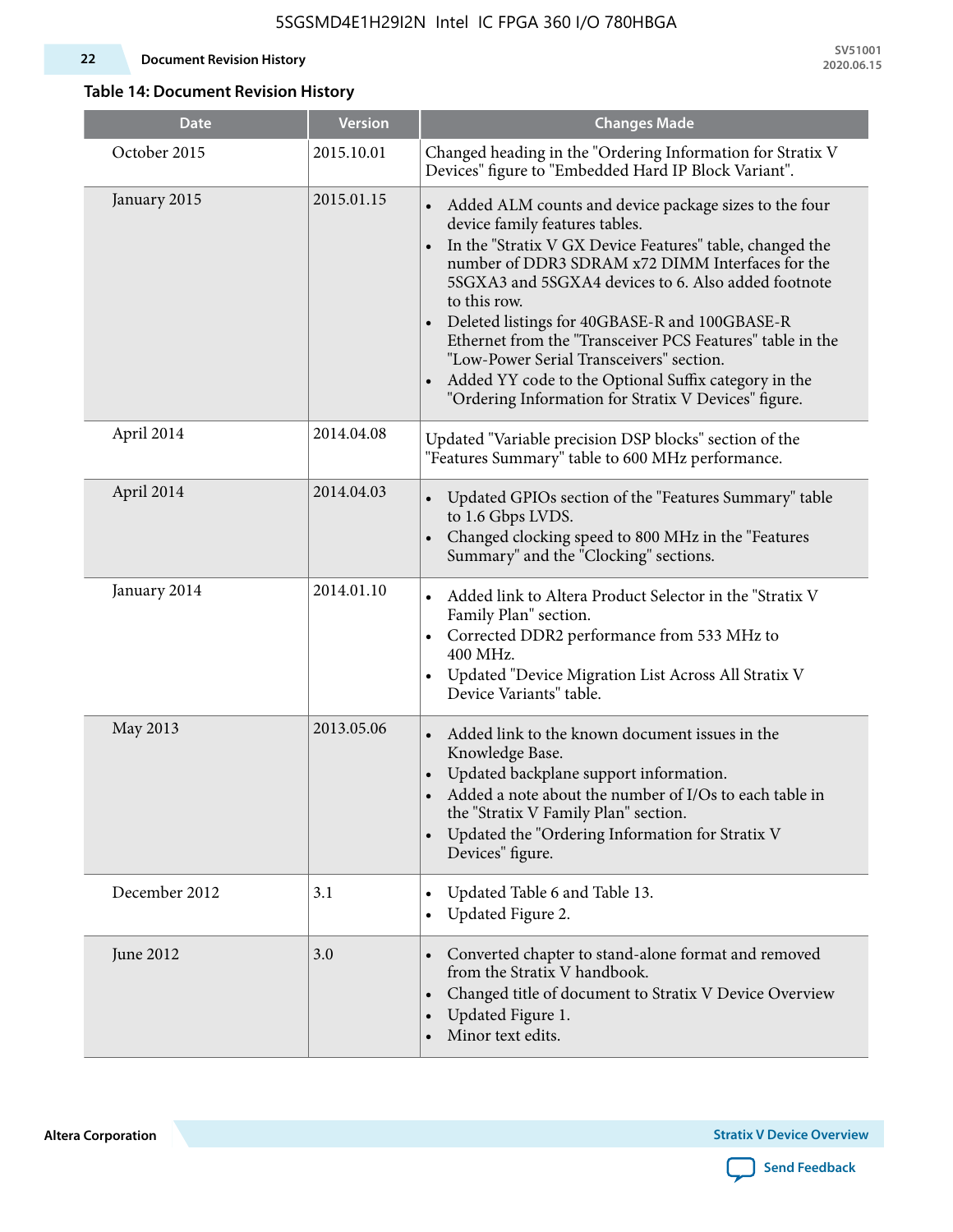**SV51001**

| <b>Date</b>    | <b>Version</b> | <b>Changes Made</b>                                                                                                                                                                                                                                 |
|----------------|----------------|-----------------------------------------------------------------------------------------------------------------------------------------------------------------------------------------------------------------------------------------------------|
| February 2012  | 2.3            | Updated Table 1-2, Table 1-3, Table 1-4, and Table 1-5.<br>Updated Figure 1-2.<br>Updated "Automatic Single Event Upset Error Detection<br>and Correction" on page 18.<br>Minor text edits.                                                         |
| December 2011  | 2.2            | Updated Table 1-2 and Table 1-3.                                                                                                                                                                                                                    |
| November 2011  | 2.1            | Changed Stratix V GT transceiver speed from 28 Gbps to<br>28.05 Gbps.<br>Updated Figure 1-2.<br>$\bullet$                                                                                                                                           |
| November 2011  | 2.0            | Revised Figure 1-2.<br>Updated Table 1-5.<br>Minor text edits.                                                                                                                                                                                      |
| September 2011 | 1.10           | Updated Table 1-2, Table 1-3, and Table 1-4.                                                                                                                                                                                                        |
| September 2011 | 1.9            | Updated Table 1-1, Table 1-2, Table 1-3, Table 1-4, and<br>Table $1-5$ .<br>Updated Figure 1-2.<br>Minor text edits.                                                                                                                                |
| June 2011      | 1.8            | Changed 800 MHz to 1,066 MHz for DDR3 in Table 1-8<br>and in text.                                                                                                                                                                                  |
| May 2011       | 1.7            | For Stratix V GT devices, changed 14.1 Gbps to<br>12.5 Gbps.<br>• Changed Configuration via PCIe to Configuration via<br>Protocol<br>Updated Table 1-1, Table 1-2, Table 1-3, Table 1-4,<br>Table 1-5, and Table 1-6.<br>Chapter moved to Volume 1. |
| January 2011   | 1.6            | Added Stratix V GS information.<br>Updated tables listing device features.<br>Added device migration information.<br>$\bullet$<br>Updated 12.5-Gbps transceivers to 14.1-Gbps<br>$\bullet$<br>transceivers                                          |
| December 2010  | 1.5            | Updated Table 1-1.                                                                                                                                                                                                                                  |
| December 2010  | 1.4            | Updated Table 1-1.<br>Updated Figure 1-2.<br>Converted to the new template.<br>Minor text edits.                                                                                                                                                    |

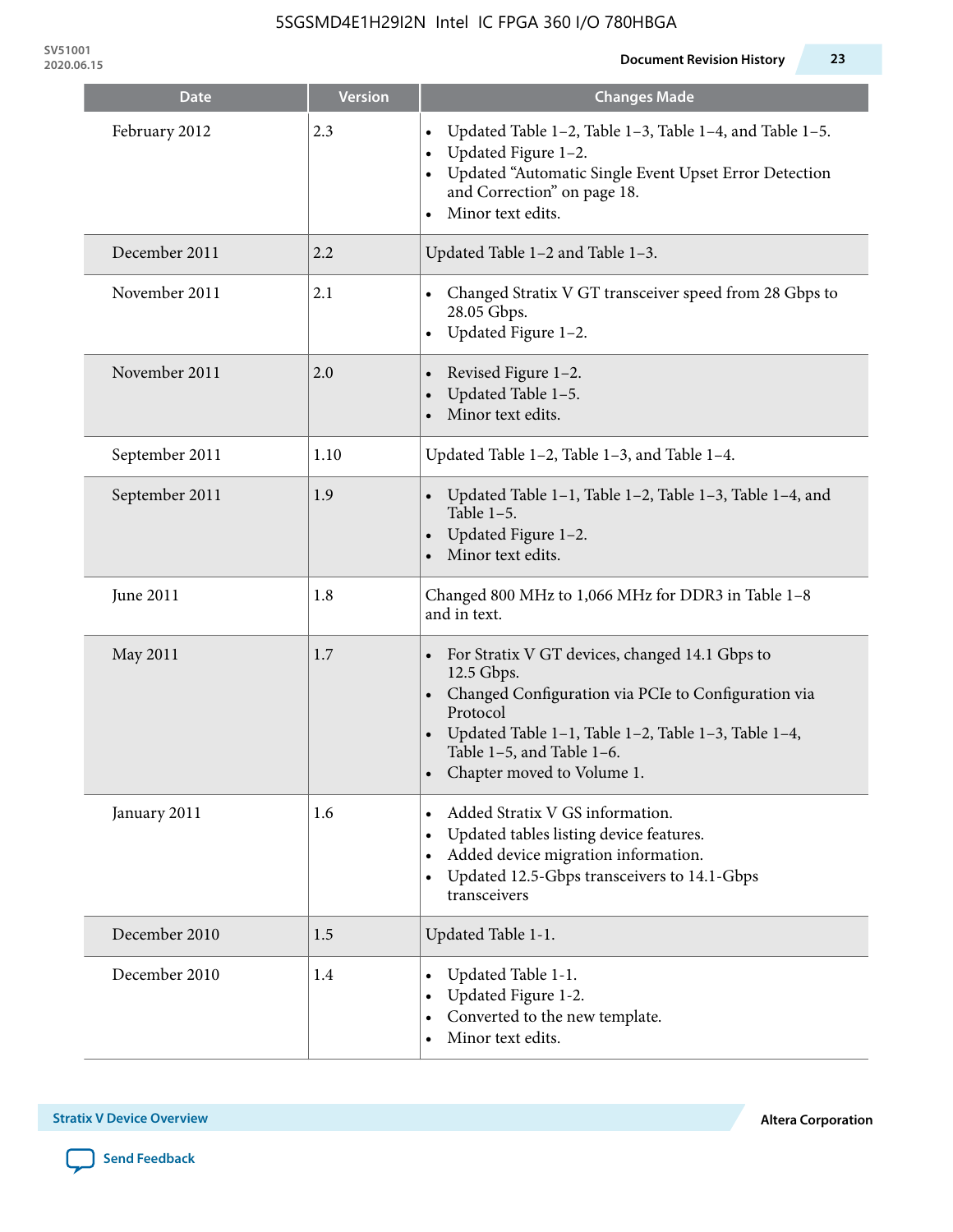

**24 Document Revision History**

| <b>Date</b>      | <b>Version</b> | <b>Changes Made</b>                                                                                                                                                                                                                                                                                                                                                                             |
|------------------|----------------|-------------------------------------------------------------------------------------------------------------------------------------------------------------------------------------------------------------------------------------------------------------------------------------------------------------------------------------------------------------------------------------------------|
| <b>July 2010</b> | 1.3            | Updated Table 1-5                                                                                                                                                                                                                                                                                                                                                                               |
| <b>July 2010</b> | 1.2            | Updated "Features Summary" on page 1-2<br>Updated resource counts in Table 1-1 and Table 1-2<br>Removed "Interlaken PCS Hard IP" and "10G Ethernet<br>Hard IP"<br>Added "40G and 100G Ethernet Hard IP (Embedded<br>HardCopy Block)" on page 1-7<br>Added information about Configuration via PCIe<br>Added "Partial Reconfiguration" on page 1-12<br>Added "Ordering Information" on page 1-14 |
| May 2010         | 1.1            | Updated part numbers in Table $1-1$ and Table $1-2$                                                                                                                                                                                                                                                                                                                                             |
| April 2010       | 1.0            | Initial release                                                                                                                                                                                                                                                                                                                                                                                 |

**Altera Corporation**